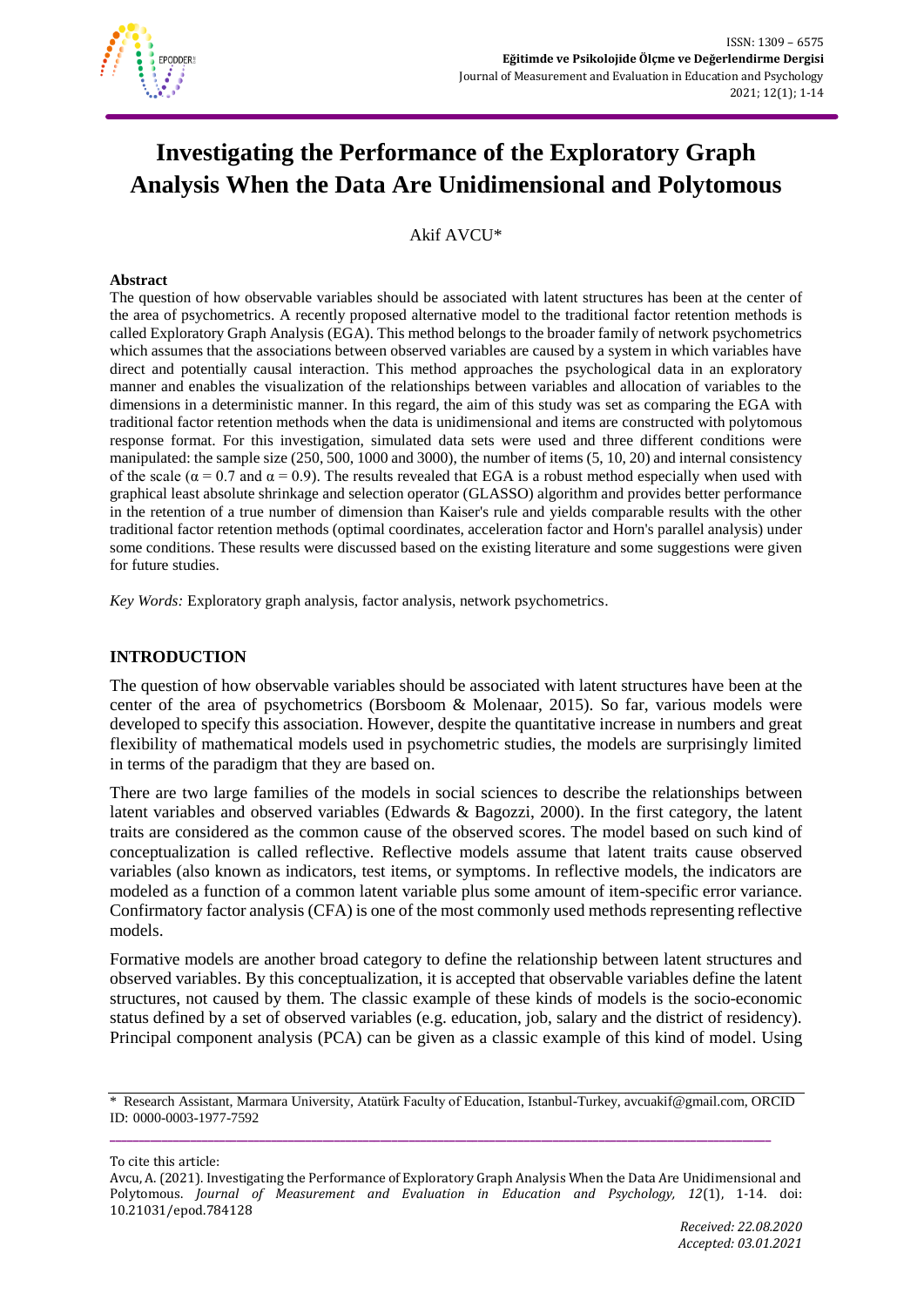PCA, data is reduced based on weighted combinations of observed variables to define latent traits (Pearl, 2000).

 $\_$  , and the state of the state of the state of the state of the state of the state of the state of the state of the state of the state of the state of the state of the state of the state of the state of the state of the

On the other hand, there is no *"rule of thumb"* when deciding on how many dimensions will retain. In the literature, there are many standard methods for this decision. Kaiser's rule of eigenvalues greater than one rule (KR1: Kaiser, 1960) is the most widely preferred criterion in deciding on how many factors will be retained. This popularity is partly related to its ease of application. However, this method is very sensitive to the number of variables (Gorsuch, 1983) and reliability (Cliff, 1988). Therefore, it may not be effective enough when used in factor retention decisions. An alternative method to KR1 is parallel analysis (PA) developed by Horn (1965). This method is the sample-based adaptation of the KR1 method and has been proposed to alleviate the component indeterminacy problem. Literature shows that this method shows the best performance for component analysis and factor analysis in determining the actual number of factors (Lance, Butts, & Michels, 2006; Velicer, Eaton, & Fava, 2000). Readers are encouraged to look at Kline (2014) for more technical information for KR1, PA and other methods.

More recently, the Acceleration Factor (AF) and Optimal Coordinates (OC) methods were proposed by Raiche, Riopel and Blais (2006) and Raiche (2010). These methods provide non-graphical solutions to Cattell's scree test (1966) to overcome its subjective weakness. AF shows where the elbow of the slope is on the graph and corresponds to the curve's acceleration, i.e. the second derivative. That is, it aims to determine the point where the slope changes abruptly. OC is the other method based on measuring gradients associated with the eigenvalues and preceding eigenvalues to determine the slope's location. It has been stated that AF and OC methods perform better than the KR1 method and approach the performance of PA under certain conditions. (Ruscio and Roche, 2012).

A recently proposed alternative model to traditional reflective and formative approaches is called network modeling. In this approach, there is an assumption that the associations between observed variables are caused by a system in which variables have direct and potentially causal interaction with each other (Eaton, 2015). The usage of network models has provided considerable benefit for understanding complex systems in many different disciplines (Barabási & Pósfai, 2016). In the social sciences, the application of network analysis was adopted firstly to investigate social network structures (eg. Cartwright and Harary, 1956). However, in the following decades, it has been used as an alternative to latent variable modeling in studies to analyze network models of psychological behaviors in an exploratory manner (Borsboom & Cramer, 2013; Schmittmann et al., 2013). After this shift in the application of network modeling, the popularity of the network approach increased and it started to be used intensively in psychology and led to the emergence of a new branch of psychology aimed at predicting network structures in psychological data. This new branch is called network psychometrics (Epskamp, Maris, Waldorp, & Borsboom, 2015).

As with other network models, a psychometric network model consists of a series of nodes (or vertices), a set of connections or links between the nodes (also known as edges) and information regarding the structure of nodes and edges (De Nooy, Mrvar & Batagelj, 2011). In this framework, the nodes represent the psychological indicator variables (e.g. symptoms, behaviors, or faces of latent variables). Traditionally, they are represented by circles in the network structure. On the other hand, the edges represent the node's associations and represented in a network models by lines connecting the nodes.

A more recent paper (Golino & Epskamp, 2017) introduced an innovative way to investigate the dimensionality of psychological constructs by network modeling. This new method is called the EGA. As its name implies, this model is not based on prior assumptions when investigating the dimensionality of a construct. Instead, it approaches the psychological data in an exploratory way. A fascinating feature of EGA is that it enables the visualization of the relationships between variables and allocating variables to the dimensions in a deterministic manner (Golino et al., 2020). For this reason, it is an ideal method to test or reevaluate the theoretical structure of psychological constructs.

In an EGA model, traditionally green (or blue) lines on the network represent positive partial correlations, and red lines correspond to negative partial correlations. In addition, the thickness of the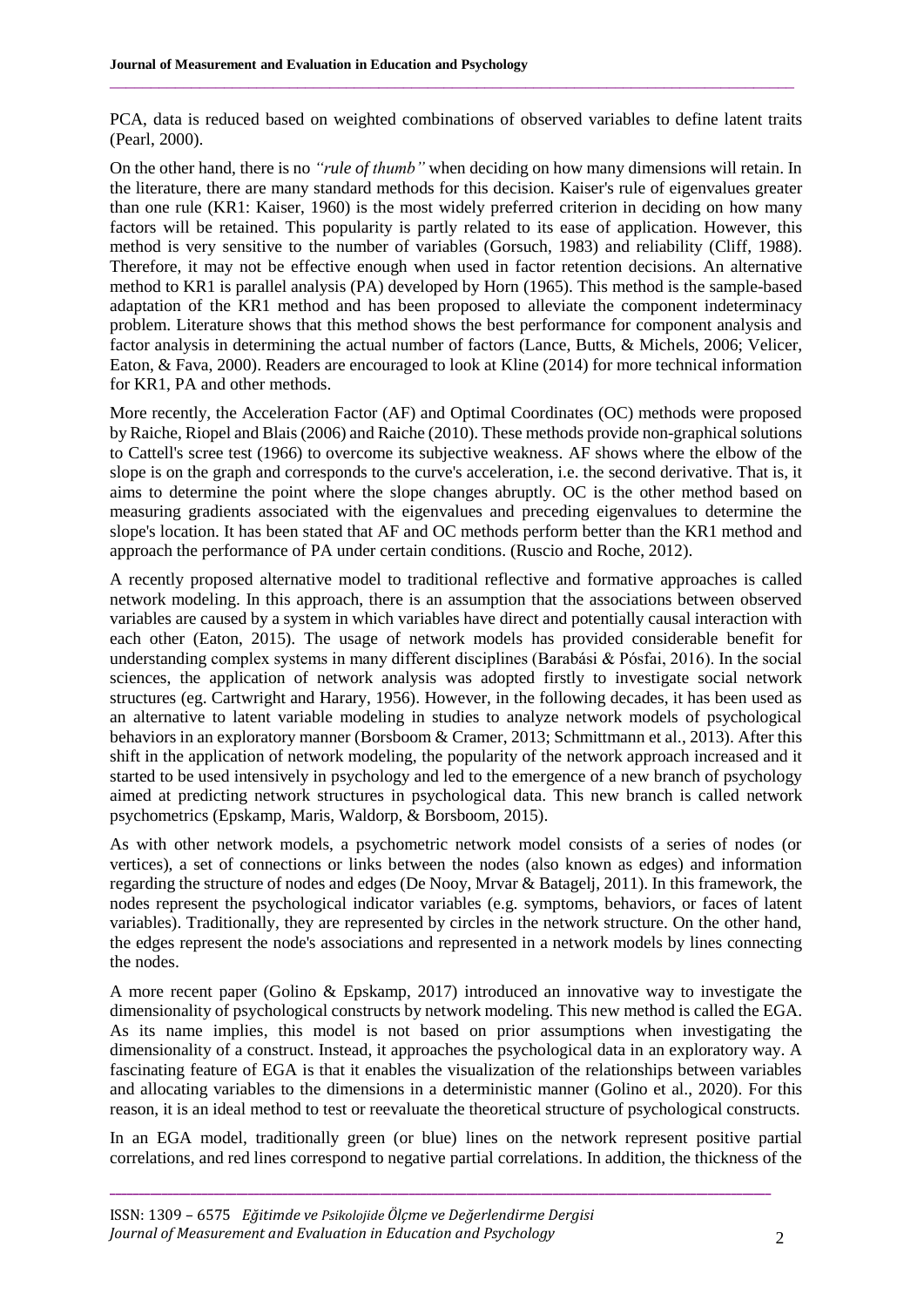lines gives information about the amount of the correlation as the thicker lines indicate that the partial correlation values approach 1. If the partial correlation values are exactly 0, no line is drawn between the two nodes which implies that the two variables are independent when other variables in the network are conditionally controlled (Pearl, 2000). In figure 1, an exemplary graph of EGA was presented.

Like other psychometric network models, the EGA is also based on Gaussian Graphical Modeling (GGM), which was proposed by Lauritzen (1996). This model estimates the joint distribution of random variables by modeling the inverse of the variance-covariance matrix (Epskamp, Borsboom & Fried, 2018). In this type of modeling, each edge value represents the relationship between a node pair after conditioned to other variables in the model (Epskamp & Fried, 2016). In more concrete terms, partial correlations are used for the construction of networks in the models. If no edges were drawn between nodes, it implies that zero value for partial correlations is estimated. That is, the nodes are not connected in the model and show conditional independence.

Like other statistical methods that use sample data to estimate parameters, correlation and partial correlation values are also affected by sampling variation. Hence, the exact zero values in matrices are rarely be observed in real data. As a result, the estimated networks based on partial correlations become fully connected. Small weights on many edges could possibly reflect weak and potentially spurious partial correlations in this kind of network. These spurious relationships cause a threat to the clear interpretation of networks and replicability. Frequently, a statistical method is used to remove these spurious connections and control network complexity. For estimations based on partial correlations, a commonly used procedure is to apply the least absolute shrinkage and selection operator (LASSO) proposed by Friedman, Hastie and Tibshirani (2008). Because the LASSO can control spurious connections, this method can provide high precision estimates when combined with the community detection algorithm, such as the walktrap algorithm (Pons & Latapy, 2005).

LASSO uses a tuning parameter to remove spurious connections in the model by filtering the network with penalization approach to the inverse covariance matrix. In this way, partial correlation values smaller than a threshold are estimated as exactly zero. The tuning parameter was selected based on minimizing Extended Bayesian information criterion (EBIC) proposed by Chen and Chen (2008). It enables the researcher to control the sparsity of networks (Foygel & Drton, 2010). LASSO is an important part of network modeling because it determines the eventual network structure. It also enables obtaining parsimonious and more interpretable models. In EGA models, a graphical extension of LASSO is used and referred to as GLASSO. In addition, as an alternative to GLASSO, Triangulated Maximally Filtered Graph (TMFG) was proposed. This approach builds a triangulation that enables a score function to maximize. In this way, the data becomes organized in a meaningful structure and modeling becomes possible. The detailed explanations and formulations could be found in Massara, Di Matteo and Aste (2016).

As cited above, the EGA was firstly proposed by Golino & Epskamp (2017). In this paper, they compared the performance of the EGA with five different traditional factor retention methods. These methods are as follows: (a)very simple structure (VSS; Revelle & Rocklin, 1979); (b) minimum average partial procedure (MAP; Velicer, 1976); (c) fit of a different number of factors, from 1 to 10, via BIC and via EBIC; (d) Horn's Parallel Analysis (PA; Horn, 1965); (e) Kaiser-Guttman eigenvalue greater than one rule (Guttman, 1954); (f) EGA.

In the study, these methods were compared with each other by using simulated data sets across different conditions: the sample size (100, 500, 1000 and 5000), the number of factors (2 and 4), the number of items in each factor (5 and 10) and the correlation between the dimensions (.2, .5 and .7). The datasets were generated in two and four dimension structures and as having dichotomous items. The effectiveness of the methods was tested with their estimation rate of a true number of factors. These methods were compared in terms of their performance to extract the true number of dimensions. According to the findings, it was reported that EGA performed better than the traditional factor retention methods especially when the datasets were simulated as having four dimensions and when the number of items in each dimension was five. It was also stated that EGA was found to be the only method giving satisfactory results in all conditions. All in all, this study confirmed the superiority of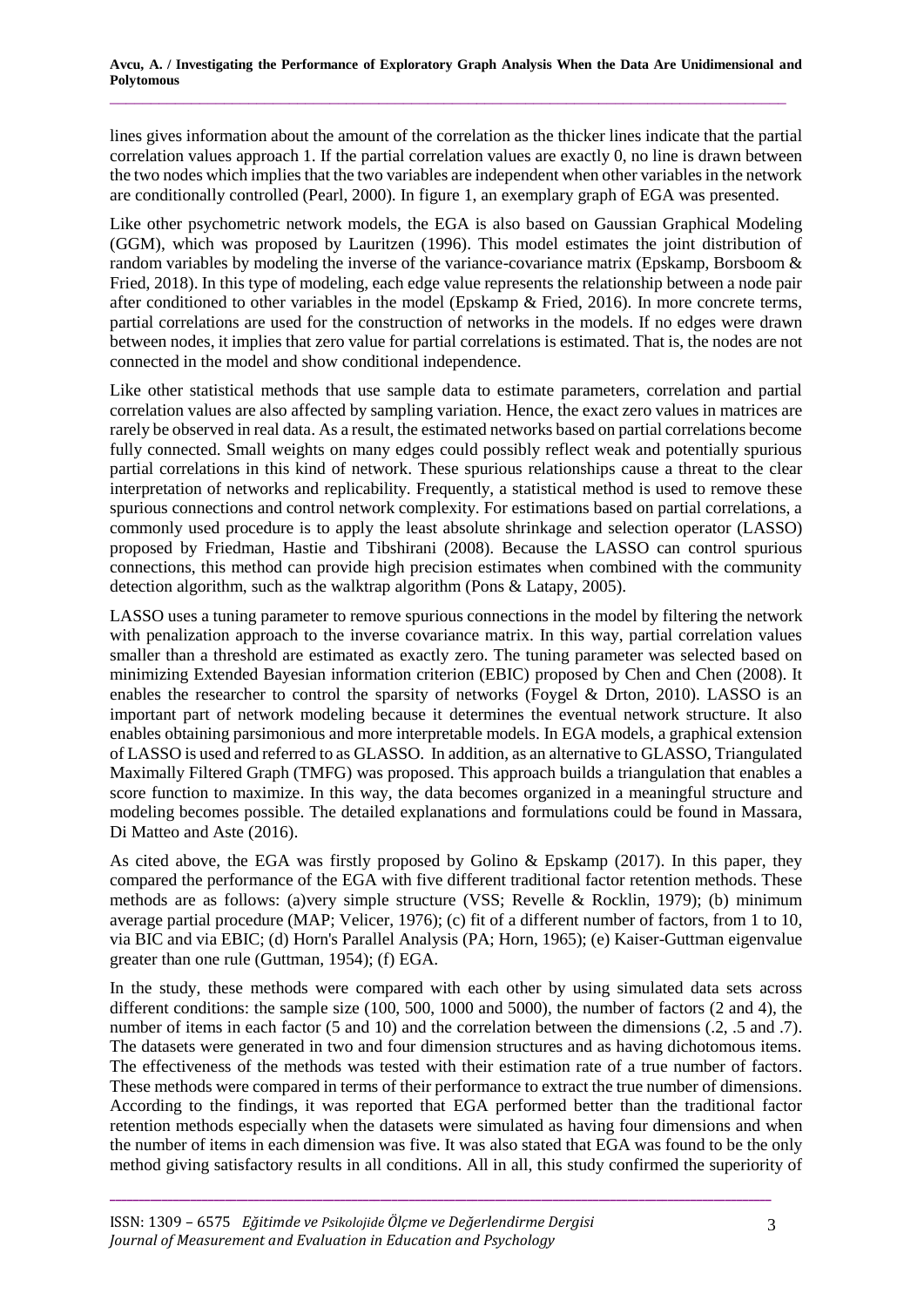EGA to other traditional methods under some conditions. As this study revealed, EGA is suitable to be used with multidimensional datasets.

 $\_$  , and the state of the state of the state of the state of the state of the state of the state of the state of the state of the state of the state of the state of the state of the state of the state of the state of the

On the other hand, the reason why multidimensional datasets were preferred in this recent study is that EGA framework was available to be used only with multidimensional datasets, but a recent revision allowed the examination of unidimensional datasets. In this way, practical limitations to test the effectiveness of EGA with unidimensional datasets were eliminated. There are a number of important reasons to examine unidimensionality in tests. First of all, there is a need to calculate the  $\alpha$  coefficient for the overall test (Dunn, Baguley, & Brunsden, 2014). In addition, unidimensionality indicates the presence of a common underlying cause or a coherent set of homogeneous causes (DeVellis, 2017). Based on these facts, Golino & Epskamp (2017) recommended testing the performance of EGA with unidimensional datasets composed of polytomously scored items.

Considering the richness of outputs (such as centrality measures, node strength measures, item stability statistics and entropy fit index) EGA provide to evaluate psychometrical properties of scales (Golino & Christensen, 2020), it is assumed that test developers will use EGA with increasing frequency in the future. In addition, some psychological traits like depression (Beard et al. 2016), anxiety (Fisher et al., 2017) or addiction are measured based on the symptoms they are relied on. DiFranza and his colleagues (2002) suggested considering these symptoms as interconnecting networks rather than indicators caused by latent traits. It is assumed that such kinds of understanding of psychopathological symptoms can contribute more to our understanding of disorders (Beard et al. 2016). For this reason, it is fair to assume that use of EGA will increase in the future.

#### *Purpose of the Study*

In this regard, the aim of this study was set as the comparison of the performance of EGA with traditional factor retention methods when the data is unidimensional and items are scored in polytomous response format.

### **METHOD**

#### *Data Simulation Procedure*

In the current study, three different conditions were manipulated: the sample size (250, 500, 1000 and 3000), the number of items (5, 10, 20) and the internal consistency level ( $\alpha = 0.7$  and  $\alpha = 0.9$ ). The conditions of the study were determined by taking into account the features of the scales in the existing psychology literature. Related literature shows that the number of items in unidimensional measurement tools show variance. For example, the Satisfaction with Life Scale (Diener, Emmons, Larsen, & Griffin (1985) consists of five items while the Center for Epidemiologic Studies Depression Scale (Radloff, 1977) consists of twenty items. For this reason, a number of items in simulated data sets were allowed to vary between these observed values (5,10,20). In addition, in order to consider a test to be reliable, the lower threshold value was proposed as .7 (Nunnaly 1978). On the other hand, if the α level is above .90, it is regarded as the test has a good level of α. Accordingly, the data sets were simulated as half of them had  $\alpha$  at lower threshold ( $\alpha = 0.7$ ) while another half of the datasets were simulated as having  $\alpha$  level regarded as good ( $\alpha = 0.9$ ). Finally, the sample size of n=250 is generally regarded as the minimum number when applying factor retention methods (Cattell, 1978). For this reason, the simulated datasets were arranged to had a sample size of at least 250 while n=500, n=1000 and n=3000 conditions were also selected when generating data sets. Based on these facts, 24 different conditions were created with a 4x3x2 design. Finally, in line with the main aim of this study, all of the data sets were simulated as having unidimensional structure and datasets were generated as if the items were scored between 1-5 intervals.

For each condition, data simulation was repeated 100 times to obtain more stable results. This process resulted in generating 2400 datasets. The reported results in this study reflect the arithmetic average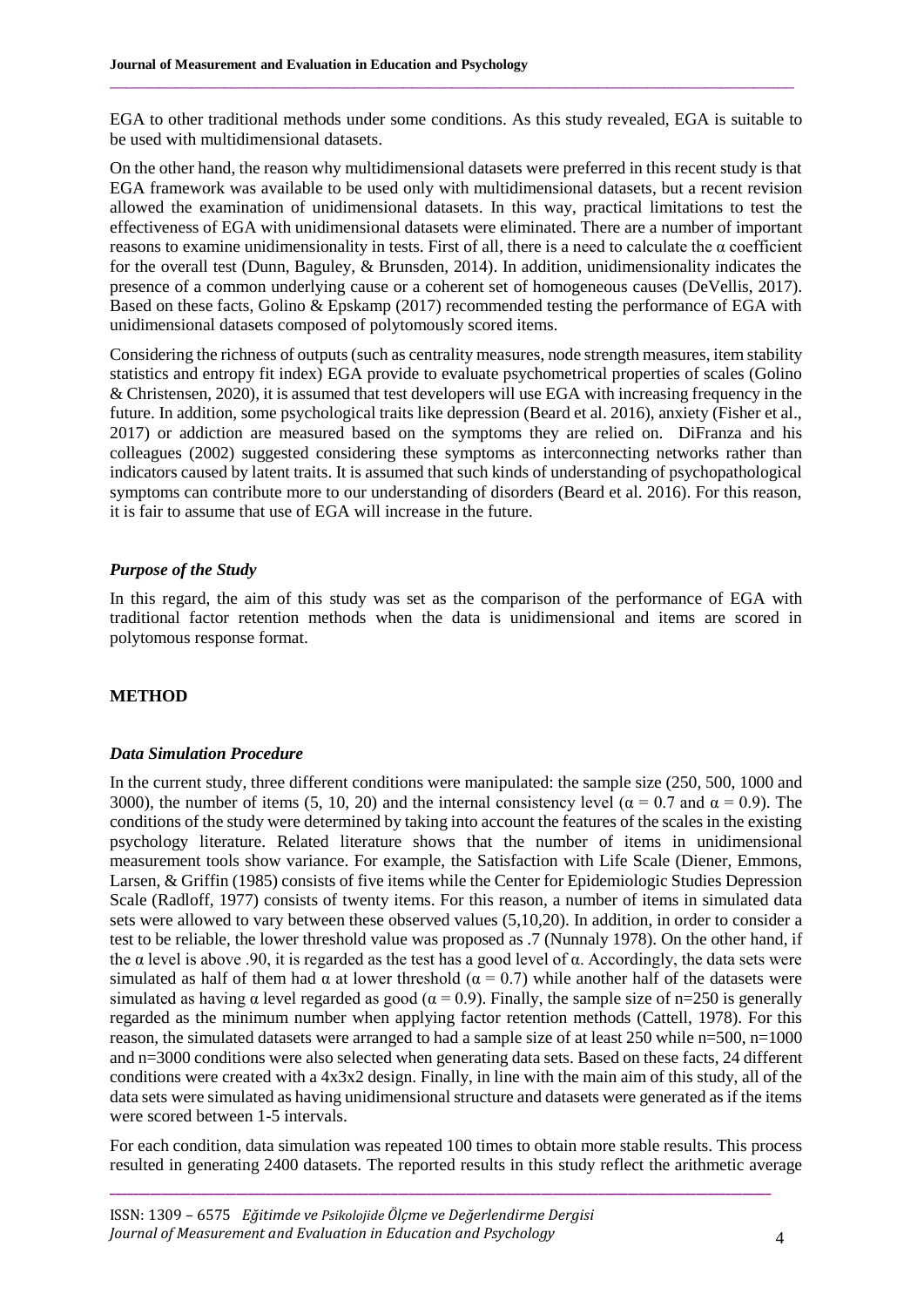of the iterations. The data simulation was performed with *mirt* package (Chalmers, 2012) in R program (R core team, 2019).

### *Analysis Procedure*

EGA analyses were carried out using the *EGAnet* package available in R statistical environment (Golino & Christensen, 2020). The tuning parameter for GLASSO was determined based on EBIC to obtain a sparser network. In this study, this parameter was set at 0.5, which is a default option in *EGAnet*. On the other hand, the *nFactors* package (Raiche, 2010) was used for applying OC, AF, PA and KR1 factor retention methods.

The assessment of how accurate the correct number of dimensions is extracted was made based on extraction accuracy index and bias indices, as Garrido, Abad & Posada (2016). Factor extraction accuracy index was calculated at two stages: (1) coding correct estimation of the true number of factors as 1 and incorrect estimation of castors as 0, (2) taking the arithmetic mean of coded scores. For instance, when 100 datasets were analyzed, if the true number of factors extracted for 50 datasets, the accuracy index was computed as 0.5. On the other hand, the bias index was calculated as a subtraction of the estimated number of dimensions from a true number of dimensions. For instance, for a unidimensional dataset if the estimated number of the dataset is 1, the bias index is calculated as 0 while if the estimated number is 2, the bias value becomes 1. Therefore, a bias value of 0 indicates the correct number of dimensions are extracted perfectly while a bias values far from 0 indicates the poor performance of the corresponding method. Similar to the accuracy index, the values of bias in the results section represents the arithmetic mean of 100 iterations.

## **RESULTS**

The average accuracy index values and corresponding standard deviations obtained from 100 iterations were given in Table 1. When the sample size was set as 250 and datasets contained five items, all of the methods estimated the correct number of factors perfectly regardless of the  $\alpha$  level. As the number of items was increased to ten and  $\alpha$  level was 0.7, EGA (LASSO) could extract unidimensional structure for 79% while this rate was 49% for EGA(TMFG). Both algorithms of EGA method outperformed the traditional KR1 method. When the α level has risen to 0.9, EGA (LASSO) method estimated the correct number of dimensions for 99% of datasets, whereas EGA (TMFG) method's percentage drops to 9%. On the other hand, for the other four traditional methods, the average accuracy rates were 100%. In particular, EGA (LASSO) method yielded comparable results with traditional methods when the alpha level was 0.9. Finally, for data sets containing twenty items, the accuracy rate of EGA(LASSO) was 2% and 52% for the conditions where the  $\alpha$  was 0.7 and 0.9 respectively, whereas accuracy rates of EGA (TMFG) were  $0\%$  for both  $\alpha$  levels. The only method EGA(LASSO) outperformed was KR1 while EGA (TMFG) yielded the worst accuracy rates.

For the datasets with  $n=500$  sample size condition, all of the methods examined were perfectly estimated unidimensional structure when the sample size contained five items. This result didn't show a difference across  $\alpha$  levels. On the other hand, when the number of items was increased to 10 and  $\alpha$ level was 0.7, the average accuracy rate of EGA(LASSO) and EGA(TMFG) was found to be 0.99 and 0.45 respectively. EGA(LASSO) outperformed the traditional KR1 method while EGA(TMFG) method yielded the lowest accuracy levels. As the  $\alpha$  level increased to 0.90, EGA(TMFG) was the only method that provided an imperfect accuracy rate (%22). Finally, as the number of items in the datasets was increased to 20, only AF performed a perfectly estimated true number of dimensions when the  $\alpha$  was set to be 0.7 while AF and PA performed perfectly when the  $\alpha$  level was 0.90. On the other hand, EGA methods yielded the worst accuracy rates.

For the n=1000 sample size condition, when the dataset contained five items, all of the methods extracted the correct number of dimensions perfectly while imperfect rates were obtained for EGA(TMFG) with accuracy rates of 0.59 and 0.26 depending on the  $\alpha$  level for the datasets contained ten items. Finally, as the number of items was set to be 20, the EGA(LASSO) method's accuracy rates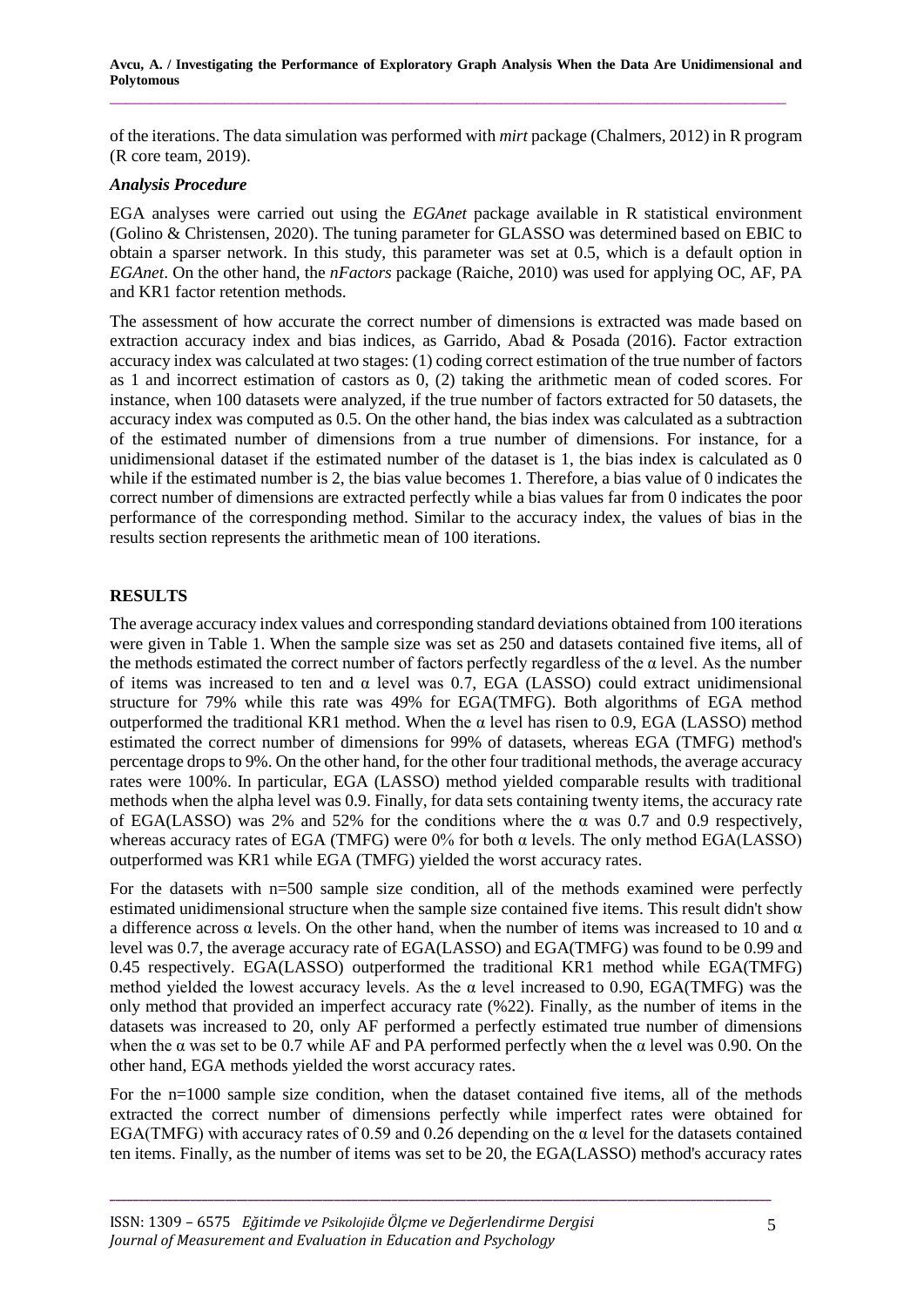were 68% and 99% for the α levels of 0.7 and 0.9, respectively. On the other hand, EGA(TMFG) yielded perfectly inaccurate results.

 $\_$  , and the state of the state of the state of the state of the state of the state of the state of the state of the state of the state of the state of the state of the state of the state of the state of the state of the

For datasets where the sample size was 3000, the accuracy rate for EGA (LASSO) was 99% when  $\alpha$ was 0.7 and the number of items was 20, while it was 100% in other conditions. For EGA (TMFG) method, the accuracy rates for datasets with 10 and twenty items fell to 77% and 0% when the alpha was  $\alpha = 0.7$ , while the accuracy rates for the data sets with ten and twenty items and with  $\alpha$  value of .9, accuracy rates decreased to 36% and 0% respectively. For the KR1 method, the accuracy rate was 3% for datasets where  $\alpha = 0.7$  and the number of items was 2. For OC, AF and AP methods, a 100% accuracy rate was achieved under all conditions. Lastly, EGA(LASSO) yielded a 99% accuracy rate when  $\alpha$  level was 0.7 and datasets contained twenty items while it perfectly estimated true number of dimensions for the rest of the conditions. On the other hand, EGA(TMFG) yielded the lowest accuracy rates when the number of items was 10 and 20. Especially, OC, AF and AP methods yielded perfect accuracy rates under all conditions examined. As could be inferred, based on the number of items, EGA's relative performance against traditional factor retention methods changed dramatically. In addition, for most of the conditions, GLASSO algorithm was superior to TMFG algorithm.

Table 1. Mean Accuracy of Factor Retention Methods

|                 | EGA(LASSO) |           | EGA(TMFG) |           | $\overline{OC}$ |           | $\overline{AF}$ |           | $\overline{PA}$ |           | KR1  |            |
|-----------------|------------|-----------|-----------|-----------|-----------------|-----------|-----------------|-----------|-----------------|-----------|------|------------|
|                 | Mean       | <b>SD</b> | Mean      | <b>SD</b> | Mean            | <b>SD</b> | Mean            | <b>SD</b> | Mean            | <b>SD</b> | Mean | ${\rm SD}$ |
| $n = 250$       |            |           |           |           |                 |           |                 |           |                 |           |      |            |
| $\alpha = 0.70$ |            |           |           |           |                 |           |                 |           |                 |           |      |            |
| 5 items         | 1.00       | 0.00      | 1.00      | 0.00      | 1.00            | 0.00      | 1.00            | 0.00      | 1.00            | 0.00      | 1.00 | 0.00       |
| 10 items        | 0.79       | 0.41      | 0.49      | 0.50      | 0.91            | 0.29      | 1.00            | $0.00\,$  | 0.91            | 0.29      | 0.02 | 0.14       |
| 20 items        | 0.02       | 0.14      | 0.00      | 0.00      | 0.58            | 0.50      | 1.00            | 0.00      | 0.58            | 0.50      | 0.00 | 0.00       |
| $\alpha = 0.90$ |            |           |           |           |                 |           |                 |           |                 |           |      |            |
| 5 items         | 1.00       | 0.00      | 1.00      | 0.00      | 1.00            | 0.00      | 1.00            | 0.00      | 1.00            | 0.00      | 1.00 | 0.00       |
| 10 items        | 0.99       | 0.10      | 0.09      | 0.29      | 1.00            | 0.00      | 1.00            | 0.00      | 1.00            | 0.00      | 1.00 | 0.00       |
| 20 items        | 0.52       | 0.50      | $0.00\,$  | 0.00      | 1.00            | 0.00      | 1.00            | $0.00\,$  | 1.00            | 0.00      | 0.03 | 0.17       |
| $n = 500$       |            |           |           |           |                 |           |                 |           |                 |           |      |            |
| $\alpha = 0.70$ |            |           |           |           |                 |           |                 |           |                 |           |      |            |
| 5 items         | 1.00       | 0.00      | 1.00      | 0.00      | 1.00            | 0.00      | 1.00            | 0.00      | 1.00            | 0.00      | 1.00 | $0.00\,$   |
| 10 items        | 0.99       | 0.10      | 0.45      | 0.50      | 1.00            | 0.00      | 1.00            | 0.00      | 1.00            | 0.00      | 0.75 | 0.44       |
| 20 items        | 0.45       | 0.50      | 0.00      | 0.00      | 0.87            | 0.34      | 1.00            | 0.00      | 0.86            | 0.35      | 0.00 | 0.00       |
| $\alpha = 0.90$ |            |           |           |           |                 |           |                 |           |                 |           |      |            |
| 5 items         | 1.00       | 0.00      | 1.00      | 0.00      | 1.00            | 0.00      | 1.00            | 0.00      | 1.00            | 0.00      | 1.00 | 0.00       |
| 10 items        | $1.00\,$   | 0.00      | 0.22      | 0.42      | 1.00            | 0.00      | 1.00            | 0.00      | 1.00            | 0.00      | 1.00 | 0.00       |
| 20 items        | 0.93       | 0.26      | 0.00      | 0.00      | 1.00            | 0.00      | 1.00            | 0.00      | 1.00            | 0.00      | 0.73 | 0.45       |
| $n=1000$        |            |           |           |           |                 |           |                 |           |                 |           |      |            |
| $\alpha = 0.70$ |            |           |           |           |                 |           |                 |           |                 |           |      |            |
| 5 items         | 1.00       | 0.00      | 1.00      | 0.00      | 1.00            | 0.00      | 1.00            | 0.00      | 1.00            | 0.00      | 1.00 | 0.00       |
| 10 items        | 1.00       | 0.00      | 0.59      | 0.49      | 1.00            | 0.00      | 1.00            | $0.00\,$  | 1.00            | 0.00      | 1.00 | 0.00       |
| 20 items        | 0.68       | 0.47      | 0.00      | 0.00      | 0.99            | 0.10      | 1.00            | 0.00      | 0.99            | 0.10      | 0.00 | 0.00       |
| $\alpha = 0.90$ |            |           |           |           |                 |           |                 |           |                 |           |      |            |
| 5 items         | 1.00       | 0.00      | 1.00      | 0.00      | 1.00            | 0.00      | 1.00            | 0.00      | 1.00            | 0.00      | 1.00 | $0.00\,$   |
| 10 items        | 1.00       | 0.00      | 0.26      | 0.44      | 1.00            | 0.00      | 1.00            | 0.00      | 1.00            | 0.00      | 1.00 | 0.00       |
| 20 items        | 0.99       | 0.10      | $0.00\,$  | 0.00      | 1.00            | 0.00      | 1.00            | 0.00      | 1.00            | 0.00      | 1.00 | 0.00       |
| $n = 3000$      |            |           |           |           |                 |           |                 |           |                 |           |      |            |
| $\alpha = 0.70$ |            |           |           |           |                 |           |                 |           |                 |           |      |            |
| 5 items         | 1.00       | 0.00      | 1.00      | 0.00      | 1.00            | 0.00      | 1.00            | 0.00      | 1.00            | 0.00      | 1.00 | 0.00       |
| 10 items        | 1.00       | 0.00      | 0.77      | 0.42      | 1.00            | 0.00      | 1.00            | 0.00      | 1.00            | 0.00      | 1.00 | $0.00\,$   |
| 20 items        | 0.99       | 0.10      | 0.00      | 0.00      | 1.00            | 0.00      | 1.00            | 0.00      | 1.00            | 0.00      | 0.03 | 0.17       |
| $\alpha = 0.90$ |            |           |           |           |                 |           |                 |           |                 |           |      |            |
| 5 items         | 1.00       | 0.00      | 1.00      | 0.00      | 1.00            | 0.00      | 1.00            | 0.00      | 1.00            | 0.00      | 1.00 | 0.00       |
| 10 items        | 1.00       | 0.00      | 0.36      | 0.48      | 1.00            | 0.00      | 1.00            | 0.00      | 1.00            | 0.00      | 1.00 | 0.00       |
| 20 items        | 1.00       | 0.00      | 0.00      | 0.00      | 1.00            | 0.00      | 1.00            | 0.00      | 1.00            | 0.00      | 1.00 | 0.00       |

ISSN: 1309 – 6575 *Eğitimde ve Psikolojide Ölçme ve Değerlendirme Dergisi Journal of Measurement and Evaluation in Education and Psychology* 666 666 666 666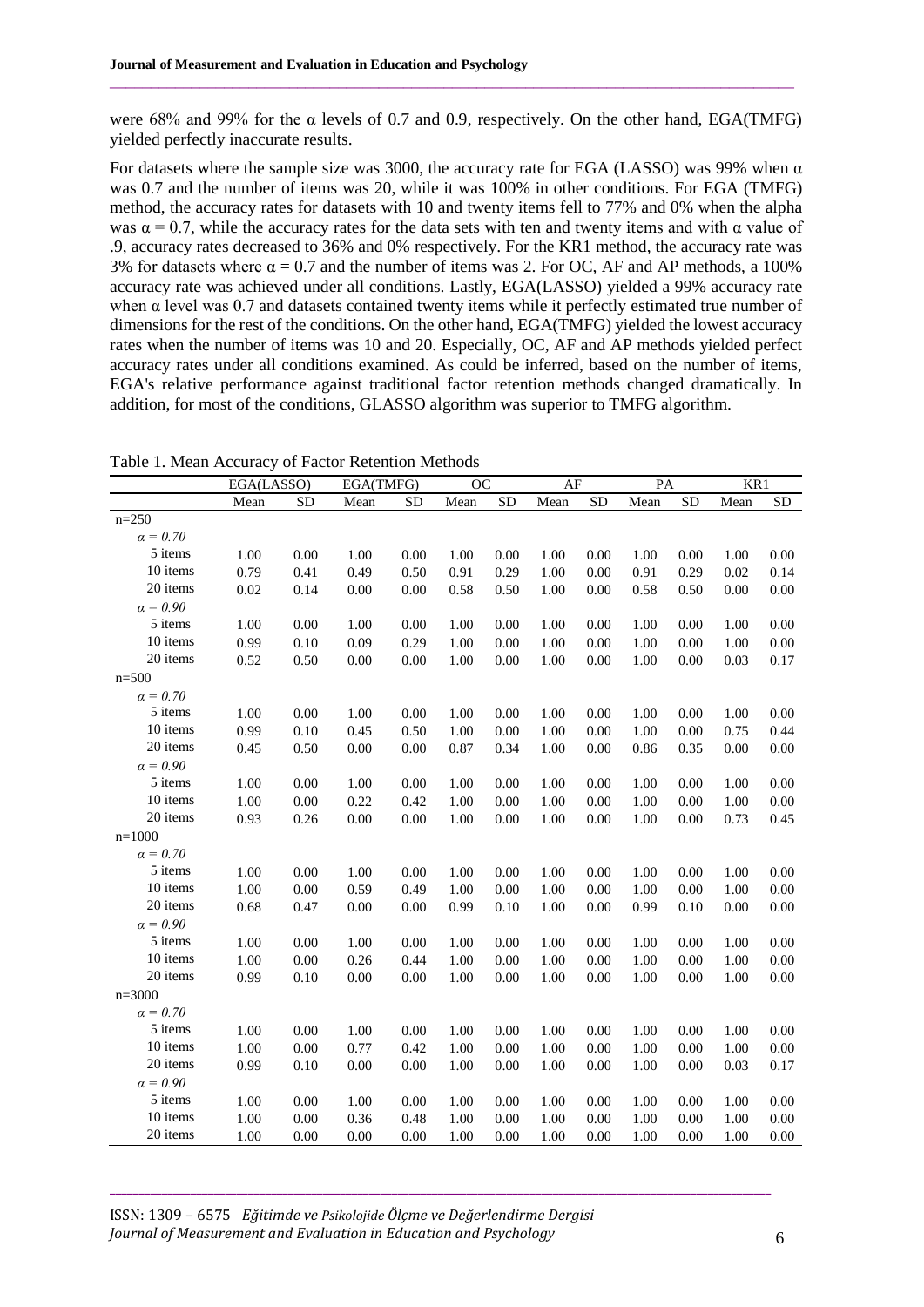The calculated bias values for the factor retention methods across conditions were given in Table 2. If the datasets contained five items, EGA(LASSO) provided unbiased estimates of the correct number of dimensions. As the number of items in the datasets was increased to 10 and the sample size of n=250, the bias value was estimated to be 0.33 0.01 for α levels of 0.7 and 0.9, respectively. As the sample size of datasets was increased to 500, EGA(LASSO) yielded 0.01 and 0 bias for α levels of 0.7 and 0.9. When the sample size was  $n=1000$  and  $n=3000$ , EGA(LASSO) yielded no bias when the item number was 10. For the datasets containing twenty items, if the sample size was n=250, the bias value was 2.41 for  $\alpha$  level of 0.7 and 1.39 for  $\alpha$  level of 0.90. On the other than, the bias value of 1.39 has very large standard deviation value which indicated that, there was a variation across the datasets in terms of the bias value calculated. As the sample size was increased to 500, 1000 and 3000, the bias values calculated showed a decrease compared to n=250 condition. Similar changes were also observed for EGA(TMFG) across the conditions while EGA(TMFG) performed worse than EGA(LASSO) in general. On the other hand, other traditional estimation methods provided almost perfect results especially when the sample size was n=1000 and n=3000.

Table 2. Mean Bias Error of Factor Retention Methods

|                 | EGA(LASSO) |          | EGA(TMFG) |           | $\overline{OC}$ |           | AF   |           | PA   |           | KR1  |           |
|-----------------|------------|----------|-----------|-----------|-----------------|-----------|------|-----------|------|-----------|------|-----------|
|                 | Mean       | SD       | Mean      | <b>SD</b> | Mean            | <b>SD</b> | Mean | <b>SD</b> | Mean | <b>SD</b> | Mean | <b>SD</b> |
| $n = 250$       |            |          |           |           |                 |           |      |           |      |           |      |           |
| $\alpha = 0.70$ |            |          |           |           |                 |           |      |           |      |           |      |           |
| 5 items         | 0.00       | 0.00     | 0.00      | 0.00      | 0.00            | 0.00      | 0.00 | 0.00      | 0.00 | 0.00      | 0.00 | 0.00      |
| 10 items        | 0.33       | 1.02     | 0.57      | 0.61      | 0.10            | 0.33      | 0.00 | 0.00      | 0.10 | 0.33      | 1.42 | 0.54      |
| 20 items        | 2.41       | 1.16     | 2.27      | 0.75      | 0.56            | 0.74      | 0.00 | 0.00      | 0.60 | 0.84      | 6.09 | 0.71      |
| $\alpha = 0.90$ |            |          |           |           |                 |           |      |           |      |           |      |           |
| 5 items         | 0.00       | 0.00     | 0.00      | 0.00      | 0.00            | 0.00      | 0.00 | 0.00      | 0.00 | 0.00      | 0.00 | 0.00      |
| 10 items        | 0.01       | 0.10     | 1.00      | 0.45      | 0.00            | 0.00      | 0.00 | 0.00      | 0.00 | 0.00      | 0.00 | 0.00      |
| 20 items        | 1.39       | 3.71     | 2.20      | 0.75      | 0.00            | 0.00      | 0.00 | 0.00      | 0.00 | 0.00      | 1.73 | 0.72      |
| $n = 500$       |            |          |           |           |                 |           |      |           |      |           |      |           |
| $\alpha = 0.70$ |            |          |           |           |                 |           |      |           |      |           |      |           |
| 5 items         | 0.00       | $0.00\,$ | 0.00      | 0.00      | 0.00            | 0.00      | 0.00 | 0.00      | 0.00 | 0.00      | 0.00 | 0.00      |
| 10 items        | $0.01\,$   | $0.10\,$ | 0.57      | 0.54      | 0.00            | 0.00      | 0.00 | 0.00      | 0.00 | 0.00      | 0.25 | 0.44      |
| 20 items        | 1.37       | 2.79     | 2.35      | 0.69      | 0.15            | 0.44      | 0.00 | 0.00      | 0.17 | 0.47      | 5.29 | 0.67      |
| $\alpha = 0.90$ |            |          |           |           |                 |           |      |           |      |           |      |           |
| 5 items         | 0.00       | 0.00     | 0.00      | 0.00      | 0.00            | 0.00      | 0.00 | 0.00      | 0.00 | 0.00      | 0.00 | 0.00      |
| 10 items        | 0.00       | 0.00     | 0.85      | 0.52      | 0.00            | 0.00      | 0.00 | 0.00      | 0.00 | 0.00      | 0.00 | 0.00      |
| 20 items        | 0.07       | 0.26     | 2.25      | 0.74      | 0.00            | 0.00      | 0.00 | 0.00      | 0.00 | 0.00      | 0.29 | 0.50      |
| $n=1000$        |            |          |           |           |                 |           |      |           |      |           |      |           |
| $\alpha = 0.70$ |            |          |           |           |                 |           |      |           |      |           |      |           |
| 5 items         | 0.00       | 0.00     | 0.00      | 0.00      | 0.00            | 0.00      | 0.00 | 0.00      | 0.00 | 0.00      | 0.00 | 0.00      |
| 10 items        | 0.00       | 0.00     | 0.42      | 0.52      | 0.00            | 0.00      | 0.00 | 0.00      | 0.00 | 0.00      | 0.00 | 0.00      |
| 20 items        | 0.85       | 2.74     | 2.28      | 0.74      | 0.01            | 0.10      | 0.00 | 0.00      | 0.01 | 0.10      | 4.50 | 0.64      |
| $\alpha = 0.90$ |            |          |           |           |                 |           |      |           |      |           |      |           |
| 5 items         | 0.00       | 0.00     | 0.00      | 0.00      | 0.00            | 0.00      | 0.00 | 0.00      | 0.00 | 0.00      | 0.00 | 0.00      |
| 10 items        | 0.00       | $0.00\,$ | 0.85      | 0.59      | 0.00            | 0.00      | 0.00 | 0.00      | 0.00 | 0.00      | 0.00 | $0.00\,$  |
| 20 items        | 0.02       | 0.20     | 2.23      | 0.85      | 0.00            | 0.00      | 0.00 | 0.00      | 0.00 | 0.00      | 0.00 | $0.00\,$  |
| $n = 3000$      |            |          |           |           |                 |           |      |           |      |           |      |           |
| $\alpha = 0.70$ |            |          |           |           |                 |           |      |           |      |           |      |           |
| 5 items         | 0.00       | $0.00\,$ | 0.00      | 0.00      | 0.00            | 0.00      | 0.00 | 0.00      | 0.00 | 0.00      | 0.00 | 0.00      |
| 10 items        | 0.00       | $0.00\,$ | 0.25      | 0.48      | 0.00            | 0.00      | 0.00 | 0.00      | 0.00 | 0.00      | 0.00 | 0.00      |
| 20 items        | 0.01       | 0.10     | 2.05      | 0.73      | 0.00            | 0.00      | 0.00 | 0.00      | 0.00 | 0.00      | 1.63 | 0.68      |
| $\alpha = 0.90$ |            |          |           |           |                 |           |      |           |      |           |      |           |
| 5 items         | 0.00       | 0.00     | 0.00      | 0.00      | 0.00            | 0.00      | 0.00 | 0.00      | 0.00 | 0.00      | 0.00 | 0.00      |
| 10 items        | 0.00       | 0.00     | 0.70      | 0.58      | 0.00            | 0.00      | 0.00 | 0.00      | 0.00 | 0.00      | 0.00 | $0.00\,$  |
| 20 items        | 0.00       | 0.00     | 2.10      | 0.85      | 0.00            | 0.00      | 0.00 | 0.00      | 0.00 | 0.00      | 0.00 | 0.00      |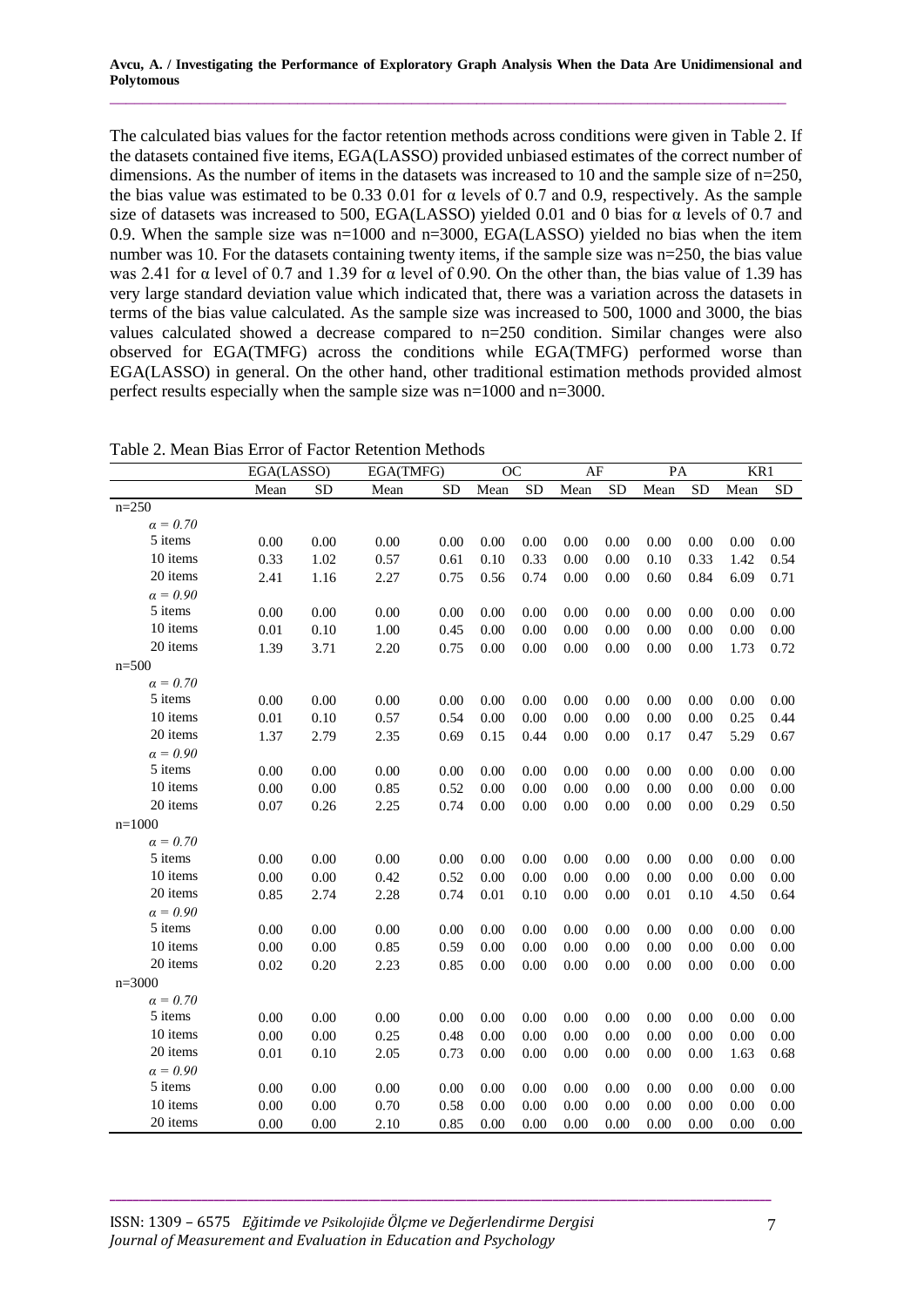After calculating the accuracy rates and the bias values, a series of factorial ANOVA was performed to examine the effects of conditions altered for each factor retention method. For this analysis, the raw estimated dimension number value was used as the dependent variable. Only eta square (η2) effect size values and the significance levels of ANOVA analysis were reported. The significance levels, \*\* sign denotes significance at  $p < 0.01$  level and \* implies significance at  $p < 0.05$ . The  $n2$  values show the magnitudes of the differences between the conditions for each method under investigation. According to Cohen (1988), η2 values of 0.14 and above can be regarded as a "*large*" effect size. On the other hand, the effect size for AF method cannot be compared because this method perfectly estimated the true number of dimensions for all 2400 datasets.

 $\_$  , and the state of the state of the state of the state of the state of the state of the state of the state of the state of the state of the state of the state of the state of the state of the state of the state of the

For the rest of the methods, it was found that the unique effects of the conditions examined for EGA (GLASSO) method or their two-way and three-way interactions did not have a large effect size. Similar results were observed for OC and PA methods. On the other hand, the item number condition had a large effect size for EGA(TMFG) method. Finally, for the KR1 method, large amounts of the effect size values were observed for each of the conditions examined and their two-way and three-way interactions were found as significant.

|                      | EGA(GLASSO) | EGA(TMFG) | OC       | AF | PA       | KR1      |
|----------------------|-------------|-----------|----------|----|----------|----------|
| Sample Size (SS)     | $0.05**$    | $0.01**$  | $0.05**$ |    | $0.05**$ | $0.62**$ |
| Number of Items (NI) | $0.09**$    | $0.75**$  | $0.04**$ | -  | $0.04**$ | $0.91**$ |
| Reliability (r)      | $0.02**$    | $0.01**$  | $0.03**$ |    | $0.03**$ | $0.80**$ |
| SS X NI              | $0.07**$    | $0.01**$  | $0.06**$ | -  | $0.06**$ | $0.65**$ |
| SSXr                 | $0.01**$    | 0.01      | $0.05**$ | -  | $0.05**$ | $0.36**$ |
| NIXr                 | $0.02**$    | $0.03**$  | $0.04**$ | -  | $0.04**$ | $0.86**$ |
| $SS$ X NI X r        | $0.01**$    | 0.01      | $0.06**$ | -  | $0.06*$  | $0.45**$ |

Table 3. Effect Sizes of Factorial ANOVA

\*\**p*<0.01

# **DISCUSSION and CONCLUSION**

The current study aimed to compare the effectiveness of EGA in extracting the true number of dimensions with traditional methods when the data was unidimensional and composed of polytomous items. This aim was determined based on Golino and Epskamp's (2017) recommendations and literature review showed that no study was conducted so far considering this recommendation. Unlike this study, in the current study, OC and AF methods were included for comparison because these methods are also relatively new compared to more traditional methods like PA and KR1 and their inclusion on relatively new methods is believed to increase existing knowledge on the effectiveness of EGA.

As a result of this study, it has been observed that EGA (LASSO) successfully extracted unidimensional structure perfectly like other methods for datasets where the number of items was five. This success of EGA was valid even for data sets with a sample size as small as 250. A similar finding was obtained for EGA (TMFG). On the other hand, as the number of items increases, the performance of both EGA (LASSO) and EGA (TMFG) decreased. Even when the sample size was 3000 and the reliability level was 0.9, EGA (TMFG) could not extract the correct number of dimension with high accuracy if there were ten or more items in the data set. On the other hand, for  $n = 500$  and  $n = 1000$ sample size conditions, EGA (LASSO) yielded comparable accuracy rates only if the reliability level was 0.9 while it's performance decreased when the reliability dropped to 0.7 and when data sets contained twenty items.

If the methods are compared in general, AF had perfectly extracted the actual dimensional structure regardless of the conditions altered and use of it by the researchers is strictly recommended in their future studies. Overall, EGA (LASSO) algorithm outperformed EGA (TMFG) algorithm. For this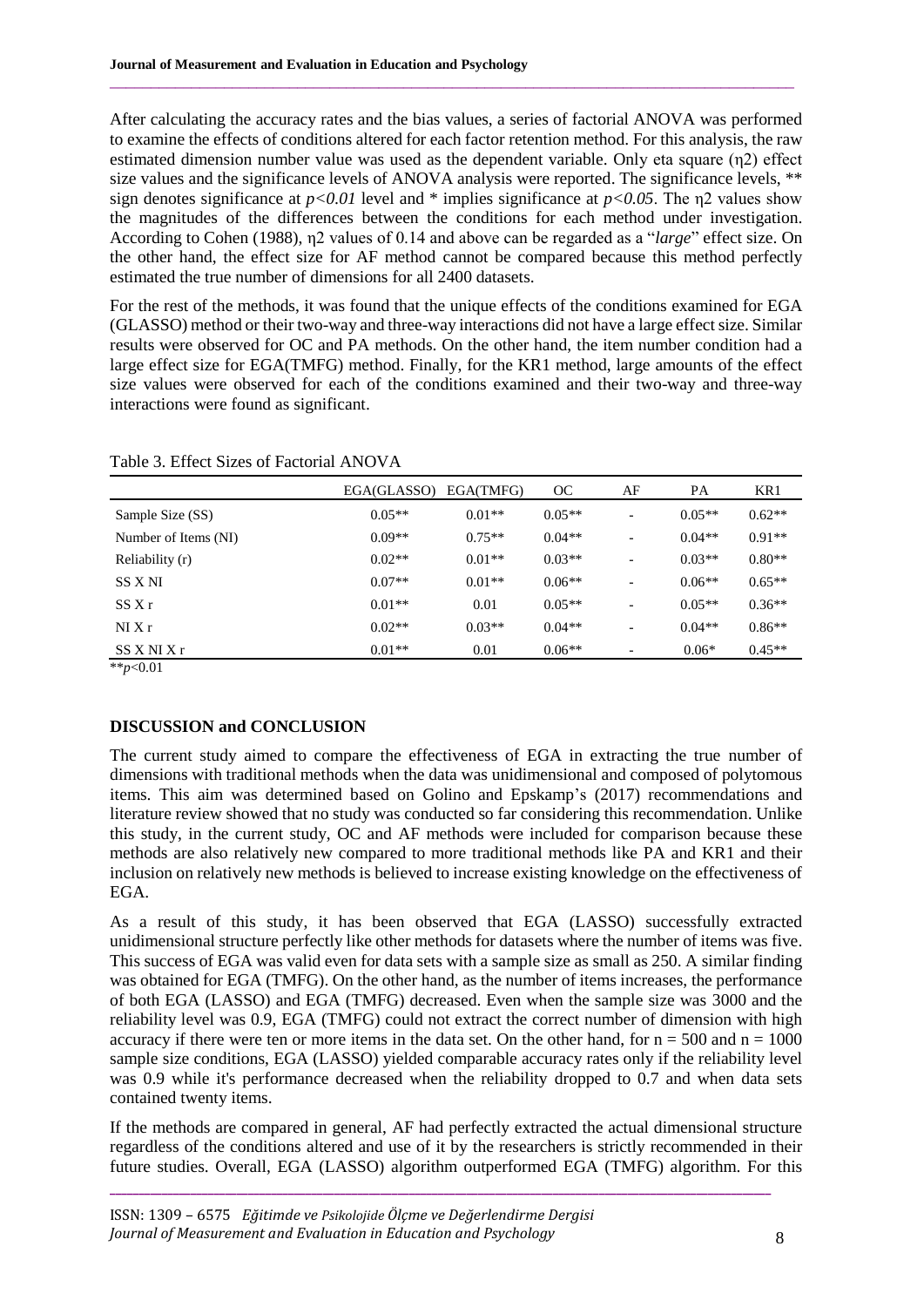reason, it is recommended that GLASSO algorithm should be preferred over TMFG algorithm for unidimensional and polytomous data sets. The same superior performance of EGA (GLASSO) was also observed when compared with the traditional KR1 method.

Therefore, it can be said that EGA (LASSO) is an important effective alternative for researchers who prefer the traditional KR1 method, which has been used extensively because of availability on most of the commercial software programs. Considering the richness of output EGA provides (see Golino & Christensen, 2020), EGA can be a better alternative to KR1. In addition, if the sample size was increased to 1000 or 3000, EGA (LASSO) method gives results comparable to the OC and PA methods. On the other hand, EGA should be considered as a serious alternative only when the scale contains fewer items with high internal consistency for smaller sample size conditions (250 or 500). Otherwise, OC and PA provide better results.

According to factorial ANOVA results, it was found that there were no unique or interaction effects observed for EGA (LASSO) method. Similar findings were also observed for OC and PA methods. It can be said that these three methods were the most robust ones across the conditions tested. Although these statistics can not be calculated for AF, it provides perfect results under all conditions. it is also definitely correct to consider this method as robust. On the other hand, "large" effect size was observed for the EGA (TMFG) method for the sample size condition. That is, the sample size affects the performance of EGA (TMFG) method negatively regardless of other conditions. The poor performance of TMFG algorithm is understandable because it performs better when booting algorithms are used simultaneously.

Finally, for the KR1 method. "large" effect sizes were observed for all conditions and their two-way and three-way interactions. Accordingly, it can be said that the KR1 method was the least robust method within the context of the conditions examined in this study. This finding is in line with past literature (Velicer, Eaton & Fava. 2000; Ruscio & Roche, 2012).

This study is one of the few studies comparing EGA's factor retention effectiveness with other traditional methods. Contrary to the findings obtained by Golino and Epskamp (2017), EGA(LASSO) was not to be detected as clearly superior to other traditional methods. This result implies that EGA (LASSO) may not be a suitable alternative when the data is unidimensional and potential researchers should use EGA (LASSO) for scales with fewer items, higher internal consistency and a large sample size for unidimensional tests. On the other hand, EGA (TMFG) should not be an option for researchers in a wide of conditions considered in the current study.

All in all, more research is needed to examine the effectiveness of EGA in different conditions. For example, EGA's effectiveness in datasets with different ability distributions will contribute to the richness of the existing literature. In addition, in this study the effectiveness of the methods was only evaluated in terms of the number of factors. In future studies, it is suggested to evaluate the performance of EGA in terms of estimating real factor loadings.

### **REFERENCES**

Barabási, A.-L., & Pósfai, M. (2016). *Network science*. Cambridge: Cambridge University.

- Beard, C., Millner, A. J., Forgeard, M. J., Fried, E. I., Hsu, K. J., Treadway, M. T., Leonard, C. V., Kertz, S. J., & Björgvinsson, T. (2016). Network analysis of depression and anxiety symptom relationships in a psychiatric sample. *Psychological medicine*, *46*(16), 3359–3369. [doi:](https://doi/) 10.1017/S0033291716002300
- Borsboom, D., & Cramer, A. O. J. (2013). Network analysis: An integrative approach to the structure of psychopathology. *Annual Review of Clinical Psychology*, *10*(9), 91-121[. doi: 10.1146/annurev-clinpsy-](http://doi.org/10.1146/annurev-clinpsy-050212-185608)[050212-185608](http://doi.org/10.1146/annurev-clinpsy-050212-185608)
- Borsboom, D., & Molenaar, D. (2015). Psychometrics. In J. Wright (Ed.). *International encyclopedia of the social & behavioral sciences* (Second ed.. Vol. 19. pp. 418-422). Amsterdam: Elsevier.
- Cartwright, D., & Harary, F. (1956). Structural balance: A generalization of Heider's theory. *Psychological Review*, *63*(5), 277–293. [doi: 10.1037/h0046049](http://doi.org/10.1037/h0046049)
- Cattell R. B. (1966). The scree test for the number of factors. *Multivariate behavioral research*, *1*(2), 245–276. doi: 10.1207/s15327906mbr0102\_10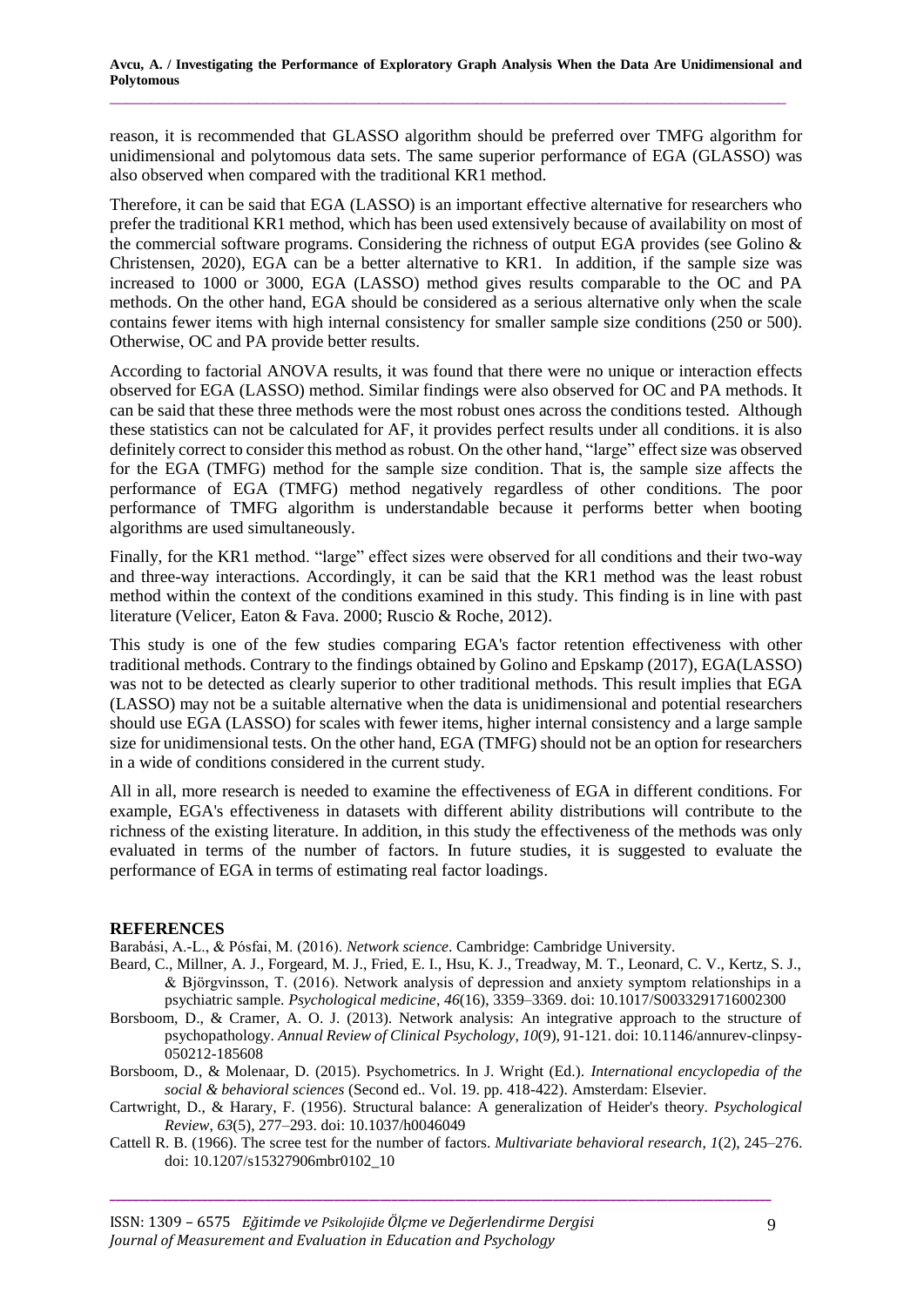Cattell, R. B. (1978). *The scientific use of factor analysis*. New York: Plenum.

Chalmers, R.P. (2012). mirt: A Multidimensional Item Response Theory Package for the R Environment. *Journal of Statistical Software*, *48*(6), 1-29. doi: 10.18637/jss.v048.i06

 $\_$  , and the state of the state of the state of the state of the state of the state of the state of the state of the state of the state of the state of the state of the state of the state of the state of the state of the

- Chen, J., & Chen, Z. (2008). Extended bayesian information criteria for model selection with large model spaces. *Biometrika*, *95*(3), 759-771. doi: 10.1093/biomet/asn034
- Cliff, N. (1988). The eigenvalue-greater-than-one rule and the reliability of components. *Psychological Bulletin*, *103*(2), 276-279.
- Cohen J, (1988). *Statistical power analysis for the behavior science*. Lawrance Eribaum Association.
- de Nooy, W., Mrvar, A., & Batagelj, V. (2011). *Exploratory social network analysis with Pajek*. Cambridge: Cambridge University.
- DeVellis, R. F. (2017). *Scale development: Theory and applications*. Thousand Oaks. CA: SAGE Publications.
- Diener, E., Emmons, R. A., Larsen, R. J., & Griffin, S. (1985). The Satisfaction with Life Scale. *Journal of Personality Assessment*, *49*(1), 71-75. [doi: 10.1207/s15327752jpa4901\\_13](https://doi.org/10.1207/s15327752jpa4901_13)
- DiFranza, J. R., Savageau, J. A., Rigotti, N. A., Fletcher, K., Ockene, J. K., McNeill, A. D., Coleman, M., & Wood, C. (2002). Development of symptoms of tobacco dependence in youths: 30 month follow up data from the DANDY study. *Tobacco control*, *11*(3), 228–235. doi: 10.1136/tc.11.3.228
- Dunn, T. J., Baguley, T., & Brunsden, V. (2014). From alpha to omega: A practical solution to the pervasive problem of α estimation. *British Journal of Psychology*, *105*(3), 399-412. [doi: 10.1111/bjop.12046](https://doi.org/10.1111/bjop.12046)
- Eaton, N. R. (2015). Latent variable and network models of comorbidity: toward an empirically derived nosology. *Social Psychiatry and Psychiatric Epidemiology*, *50*(6), 845-849. doi: 10.1007/s00127-015- 1012-7
- Edwards, J.R., & Bagozzi, R.P. (2000). On the nature and direction of relationships between constructs and measures. *Psychological Methods*, *5*(2), 155-174. [doi: 10.1037/1082-989X.5.2.155.](https://doi.org/10.1037/1082-989X.5.2.155)
- Epskamp, S., & Fried, E. I. (2016). *A primer on estimating regularized psychological networks* arXiv preprint Stat-Ap/1607.01367. Available at:<http://arxiv.org/abs/1607.013677>
- Epskamp, S., Borsboom, D., & Fried, E. I. (2018). Estimating psychological networks and their accuracy: A tutorial paper. *Behavior Research Methods*, *50*(1), 195-212. [doi: 10.3758/s13428-017-0862-1](https://doi.org/10.3758/s13428-017-0862-1)
- Epskamp, S., Maris, G., Waldorp, L.J., & Borsboom, D. (2015). Network Psychometrics. In Irwing. P., Hughes, D. and Booth, T. (Eds.). *Handbook of Psychometrics*. New York: Wiley.
- Fisher, A. J., Reeves, J. W., Lawyer, G., Medaglia, J. D., & Rubel, J. A. (2017). Exploring the idiographic dynamics of mood and anxiety via network analysis. *Journal of abnormal psychology*, *126*(8), 1044– 1056. doi: 10.1037/abn0000311
- Foygel, R. and Drton, M. (2010). Extended Bayesian information criteria for Gaussian graphical models. *Advances in Neural Information Processing Systems*, 23, 2020-2028.
- Friedman, J., Hastie, T., & Tibshirani, R. (2008). Sparse inverse covariance estimation with the graphical lasso. *Biostatistics (Oxford, England)*, *9*(3), 432-441. [doi: 10.1093/biostatistics/kxm045](https://doi.org/10.1093/biostatistics/kxm045)
- Garrido, L. E., Abad, F. J., & Ponsoda, V. (2016). Are fit indices really fit to estimate the number of factors with categorical variables? Some cautionary findings via Monte Carlo simulation. *Psychological Methods*, *21*(1). 93–111. [doi: 10.1037/met0000064](https://doi.org/10.1037/met0000064)
- Golino, H. F., & Epskamp, S. (2017). Exploratory graph analysis: A new approach for estimating the number of dimensions in psychological research. *PloS One*, *12*(6), e0174035. doi: 10.1371/journal.pone.0174035
- Golino, H., Shi. D., Christensen, A. P., Garrido, L. E.. Nieto, M. D., Sadana, R., Thiyagarajan. J. A., & Martinez-Molina, A. (2020). Investigating the performance of exploratory graph analysis and traditional techniques to identify the number of latent factors: A simulation and tutorial. *Psychological Methods*. Advance online publication. [doi: 10.1037/met0000255](https://doi.org/10.1037/met0000255)
- Golino, H.. & Christensen, A. P. (2020). *EGAnet: Exploratory Graph Analysis -- A framework for estimating the number of dimensions in multivariate data using network psychometrics*. R package version 0.9.4.
- Gorsuch R.L. (1988) Exploratory Factor Analysis. In: Nesselroade J.R., Cattell R.B. (eds) *Handbook of Multivariate Experimental Psychology. Perspectives on Individual Differences*. Springer, Boston, MA. https://doi.org/10.1007/978-1-4613-0893-5\_6
- Guttman, L. (1954). Some necessary conditions for common-factor analysis. *Psychometrika*, *19*(2), 149-161. doi: 10.1007/BF02289162
- Horn, J. L. (1965). A rationale and test for the number of factors in factor analysis. *Psychometrika*, *30*(2), 179- 185. doi: 10.1007/BF02289447
- Kline, P. (2014). *An easy guide to factor analysis*. Routledge.
- Lance, C. E., Butts, M. M., & Michels, L. C. (2006). The sources of four commonly reported cutoff criteria: What did they really say? *Organizational Research Methods*, *9*(2), 202–220. doi: 10.1177/1094428105284919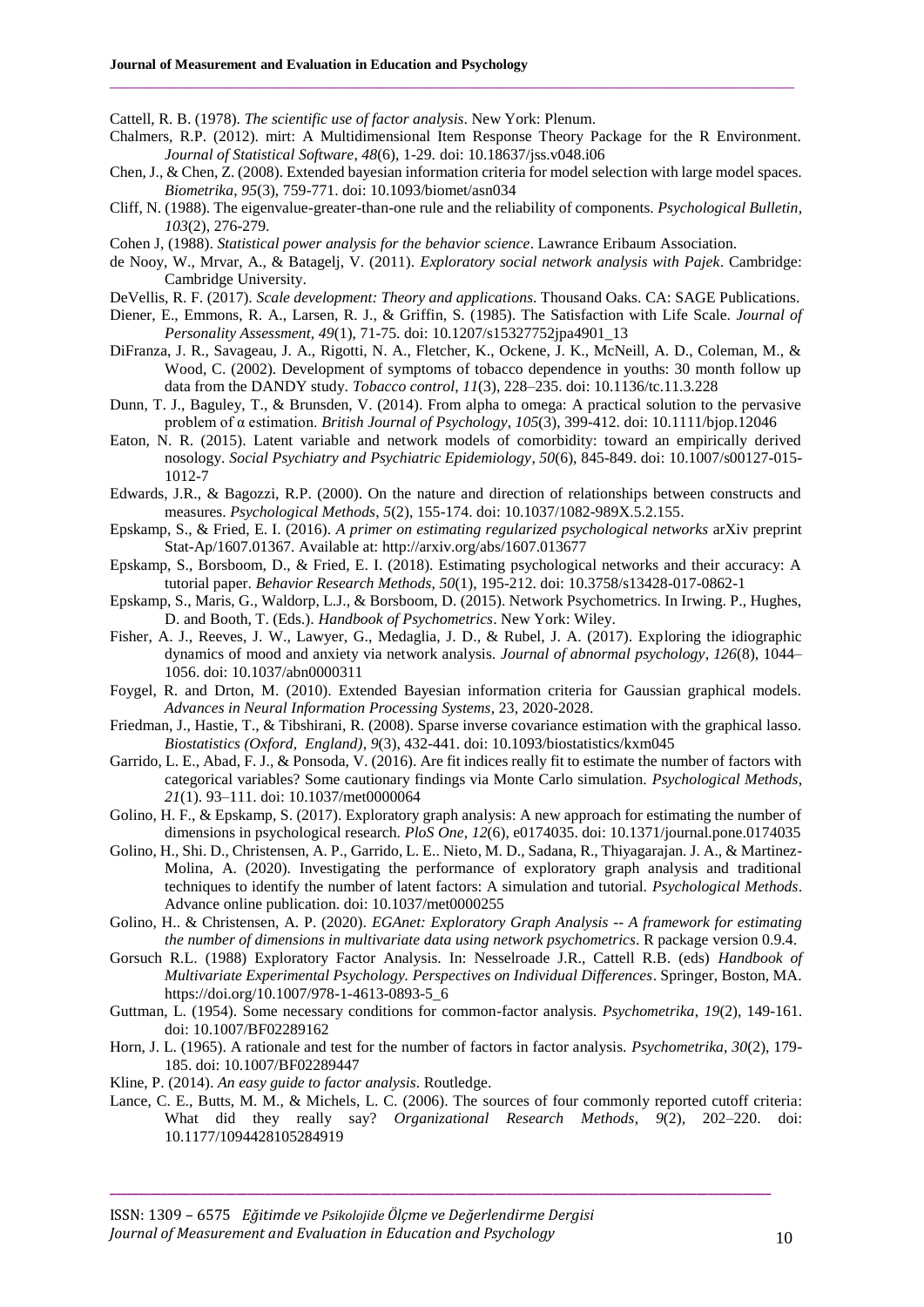Lauritzen, S. L. (1996). *Graphical Models. Oxford Statistical Science Series*. volume 17. New York. NY: Oxford University Press.

Massara, G. P., Di Matteo, T., & Aste, T. (2016). Network filtering for big data: Triangulated Maximally Filtered Graph. *Journal of Complex Networks*, 5, 161–178. [doi: 10.1093/comnet/cnw015](https://doi.org/10.1093/comnet/cnw015)

- Nunnally. J. C. (1978). *Psychometric theory*. New York: McGraw-Hill.
- Pearl, J. (2000). *Causality: Models, reasoning, and inference*. New York: Cambridge University.
- Pons, P.. & Latapy, M. (2006). Computing communities in large networks using random walks. *Journal of Graph Algorithms Applications, 10*(2), 191-218. doi: 10.1007/11569596\_31
- R Core Team (2019). *R: A language and environment for statistical computing*. R Foundation for Statistical Computing. Vienna. Austria. URL [https://www.R-project.org/.](https://www.r-project.org/)
- Radloff, L.S. (1977). The CES–D Scale: A self-report depression scale for research in the general population. *Applied Psychological Measurement*, *1*(3), 385-401. doi: 10.1177/014662167700100306
- Raiche, G. (2010). *nFactors: An R package for parallel analysis and non graphical solutions to the Cattell's scree test*. R package version 2.3.3.
- Raiche, G., Riopel. M. and Blais, J.-G. (2006). *Non graphical solutions for the Cattell's scree test*. Paper presented at the International Annual Meeting of the Psychometric Society, Montreal.
- Revelle, W., & Rocklin, T. (1979). Very simple structure: An alternative procedure for estimating the optimal number of interpretable factors. *Multivariate Behavioral Research*, *14*(4), 403-414. doi: 10.1207/s15327906mbr1404\_2
- Ruscio, J., & Roche, B. (2012). Determining the number of factors to retain in an exploratory factor analysis using comparison data of known factorial structure. *Psychological Assessment*, *24*(2), 282-292. [doi:](https://doi.org/10.1037/a0025697)  [10.1037/a0025697](https://doi.org/10.1037/a0025697)
- Schmittmann, V. D., Cramer, A. O. J., Waldorp, L. J., Epskamp, S., Kievit, R. A., & Borsboom, D. (2013). Deconstructing the construct: A network perspective on psychological phenomena. New Ideas in Psychology, *31*(1), 43-53. [doi: 10.1016/j.newideapsych.2011.02.007.](http://dx.doi.org/10.1016/j.newideapsych.2011.02.007)
- Velicer, W. F. (1976). Determining the number of components from the matrix of partial correlations. *Psychometrika*, *41*(3), 321-327. doi: doi.org/10.1007/BF02293557
- Velicer, W. F., Eaton, C. A., & Fava, J. L. (2000). Construct explication through factor or component analysis: A review and evaluation of alternative procedures for determining the number of factors or components. In R. D. Goffin & E. Helmes (Eds.). *Problems and solutions in human assessment: Honoring Douglas N. Jackson at seventy* (p. 41-71). Kluwer Academic/Plenum Publishers. [doi: 10.1007/978-1-4615-4397-](https://doi.org/10.1007/978-1-4615-4397-8_3) [8\\_3](https://doi.org/10.1007/978-1-4615-4397-8_3)

# **Tek Boyutlu ve Çok Yanıt Kategorisine Sahip Veriler İçin Açıklayıcı Grafik Analizinin Performansının İncelenmesi**

### *Giriş*

Gözlenen değişkenlerin örtük yapılarla nasıl ilişkilendirilmesi gerektiği sorusu psikometrinin merkezinde yer almaktadır (Borsboom ve Molenaar, 2015). Şimdiye kadar, bu ilişkiyi belirtmek için çeşitli modeller geliştirilmiştir. Bununla birlikte, psikometrik çalışmalarda kullanılan matematiksel modellerin niceliksel artışına ve büyük esnekliğine rağmen, örtük özellikler ve davranışlar arasındaki ilişkileri tanımlamak için sunulan modeller, dayandıkları paradigma açısından şaşırtıcı bir şekilde sınırlıdır.

Bu geleneksel yaklaşımlara ise yakın zamanda ağ modellemesi olarak adlandırılan alternatif model önerilmiştir. Bu yaklaşımda, gözlenen değişkenler arasındaki ilişkilerin, değişkenlerin birbirleriyle doğrudan ve potansiyel olarak nedensel etkileşime sebep olan bir sistem aracılığıyla kaynaklandığı varsayılmaktadır (Eaton, 2015). Ağ modellerinin kullanımı, birçok farklı disiplindeki karmaşık sistemlerin anlaşılması için büyük ölçüde fayda sağlamıştır (Barabási ve Pósfai, 2016). Sosyal bilimlerde, ağ analizi uygulaması öncelikle sosyal ağ yapılarını araştırmak için benimsenmiştir (örn. Cartwright ve Harary, 1956). Bununla birlikte, sonraki yıllarda, psikolojik davranışların ağ modellerini keşifsel bir şekilde analiz edilmesi geleneksel gizli değişken modellemelerine alternatif olarak kullanılmaya başlamıştır (Borsboom ve Cramer, 2013; Schmittmann vd., 2013). Ağ modelleme uygulamasındaki bu değişimden sonra, ağ yaklaşımının popülaritesi artmış ve psikoloji alanında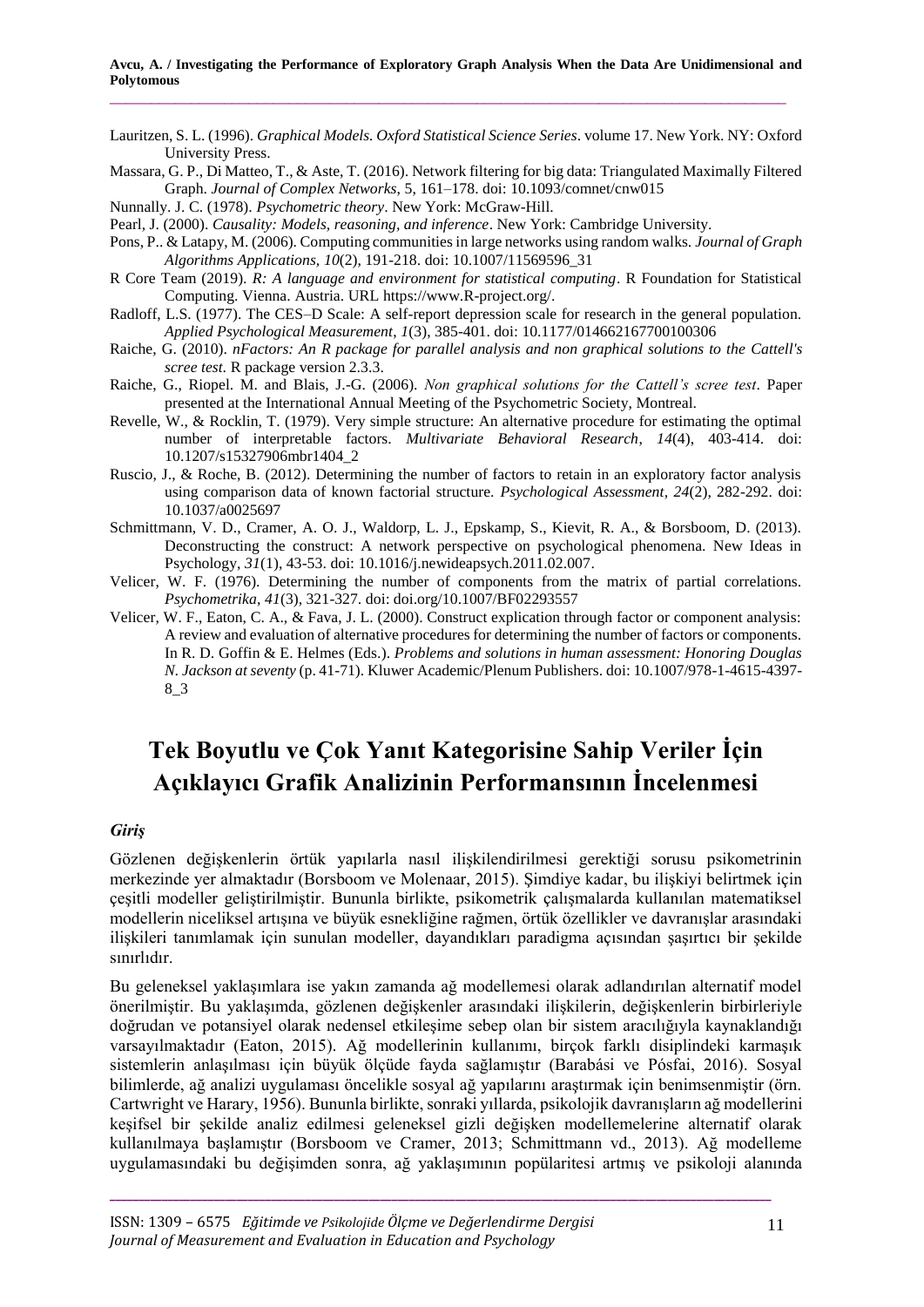yoğun bir şekilde kullanılmaya başlanmış ve psikolojik verilerde ağ yapılarını tahmin etmeyi amaçlayan yeni bir psikoloji alanının ortaya çıkmasına neden olmuştur. Bu yeni alan, ağ psikometrisi olarak adlandırılır (Epskamp, Maris, Waldorp ve Borsboom, 2015).

 $\_$  , and the state of the state of the state of the state of the state of the state of the state of the state of the state of the state of the state of the state of the state of the state of the state of the state of the

Diğer ağ modellerinde olduğu gibi, psikometrik ağ modeli de bir dizi düğümden (veya köşelerden), düğümler arasında bir dizi bağlantı veya ağdan (kenarlar olarak da bilinir) ve düğümlerin ve kenarların yapısıyla ilgili bilgilerden oluşur (De Nooy, Mrvar ve Batagelj, 2011). Düğümler, psikolojik gösterge değişkenlerini (örn. gizil değişkenlerin semptomları, davranışları veya yüzleri) temsil eder. Geleneksel olarak, düğümler ağ yapısında dairelerle temsil edilirler. Öte yandan, kenarlar, düğümler arasındaki ilişkileri temsil eder ve bir ağ modelinde daireleri birbirine bağlayan çizgilerle temsil edilir.

Yakın geçmişte yayımlanan bir çalışma (Golino ve Epskamp, 2017), ağ modelleme yoluyla psikolojik yapıların boyutluluğunu araştırmanın yenilikçi bir yolunu sunmuştur. Bu yeni tekniğe Açıklayıcı Grafik Analizi (AGA) adı verilir. Adından da anlaşılacağı gibi, bu model bir yapıyı incelerken önsel varsayımlara dayanmamaktadır. Bunun yerine, psikolojik verileri keşifsel bir anlayışla ele alır. AGA'nın dikkate değer bir özelliği, değişkenler arasındaki ilişkilerin görselleştirilmesi ve değişkenlerin boyutlara atanmasını belirleyici bir şekilde sağlamasıdır. Bu nedenle psikolojik özelliklerin kuramsal yapısını test etmek veya yeniden değerlendirmek için ideal bir yöntemdir.

Kısmi korelasyonlara dayalı tahminlerle gerçekleştirilen bu yöntemde, yaygın olarak en az mutlak daralma ve seçim operatörünün (least absolute shrinkage and selection operator-LASSO) işlemi yaygın olarak uygulanmaktadır (Friedman, Hastie ve Tibshirani, 2008). LASSO, sahte (spurious) bağlantıları kontrol etmek için kullanılmaktadır. LASSO, walktrap gibi topluluk algılama algoritmalarıyla birleştirildiğinde yüksek hassasiyetli tahminler sağlayabilir (Pons and Latapy, 2005).

Optimum bir model elde etmek için Chen ve Chen (2008) tarafından önerilen genişletilmiş Bayesian bilgi kriteri (extended Bayesian information criterion-EBIC) dikkate alınarak belirlenen ayarlama parametresi kullanılır. Bu parametre, araştırmacının ağların seyrekliğini kontrol etmesini sağlar (Foygel ve Drton, 2010). LASSO, nihai ağ yapısını belirlediği için ağ modellemenin önemli bir parçasıdır. Aynı zamanda daha tutucu ve yorumlanabilir modellerin elde edilmesini sağlar. AGA modellerinde LASSO'nun grafik bir uzantısı kullanılmış ve GLASSO olarak adlandırılmıştır. Ek olarak, Üçgenleştirilmiş Maksimum Filtrelenmiş Grafik (TMFG: Triangulated Maximally Filtered Graph), GLASSO'ya alternatif olarak önerilen bir diğer tekniktir. Bu yaklaşım, bir puan fonksiyonunun maksimize etmesini sağlayan bir üçgenleme oluşturur. Bu şekilde veriler anlamlı bir yapı içerisinde organize olur ve modelleme mümkün olur. Ayrıntılı açıklamalar ve formülasyonlar için Massara, Di Matteo ve Aste (2016) 'ye bakılması önerilmektedir.

Bir AGA modelinde, geleneksel olarak, ağ üzerindeki yeşil (ya da mavi) çizgiler pozitif kısmi korelasyonları temsil ederken kırmızı çizgiler, negatif kısmi korelasyonlara karşılık gelir. Ek olarak, çizgilerin kalınlığı korelasyon miktarı hakkında bilgi verir: daha kalın çizgiler kısmi korelasyon değerlerinin 1'e yaklaştığını gösterir, Kısmi korelasyon değerleri tam olarak 0 ise, iki düğüm arasında hiçbir çizgi çizilmez. Yani, ağdaki diğer değişkenlerin etkisi kontrol edildiğinde iki değişken koşullu olarak bağımsızdır (Pearl, 2000).

AGA'nın önerildiği makalede Golino ve Epskamp (2017), AGA'nın performansını beş farklı geleneksel faktör çıkarma tekniğiyle karşılaştırmıştır. Bu çalışmada iki yanıt kategorili maddelerden oluşan iki ve dört boyutlu türetilmiş veri setleri kullanılmıştır. Çalışmanın bulguları, kontrol edilen koşullar ne olursa olsun, özellikle veri kümeleri dört boyutlu yapı olarak simüle edildiğinde AGA'nın en iyi performans gösteren yöntem olduğunu göstermiştir. Özellikle boyut sayısı dört olduğunda, AGA'nın diğer geleneksel yöntemlere üstünlüğünü doğrulanmıştır. Özellikle AGA'nın her boyuttaki madde sayısı beş olduğunda tatmin edici sonuçlar veren tek yöntem olduğu belirtilmiştir. Bu çalışmada çok boyutlu veriler kullanılmış olmasına ragmen daha sonrasında AGA algoritması tek boyutlu veri setlerinin incelenmesine izin verecek şekilde revize edilmiştir. Nitekim, aynı çalışmada AGA'nın tek boyutlu veri setleri için faktör sayısına karar vermedeki performansının incelenmesi önerilmiştir. Bu öneri dikkate alınarak gerçekleştirilen bu çalışmanın amacı veri seti tek boyutlu olduğunda ve maddeler çok yanıt kategorisine sahip olduğunda AGA'nın faktör sayısına karar vermedeki performansının geleneksel faktör çıkarma yöntemleriyle karşılaştırılması olarak belirlenmiştir.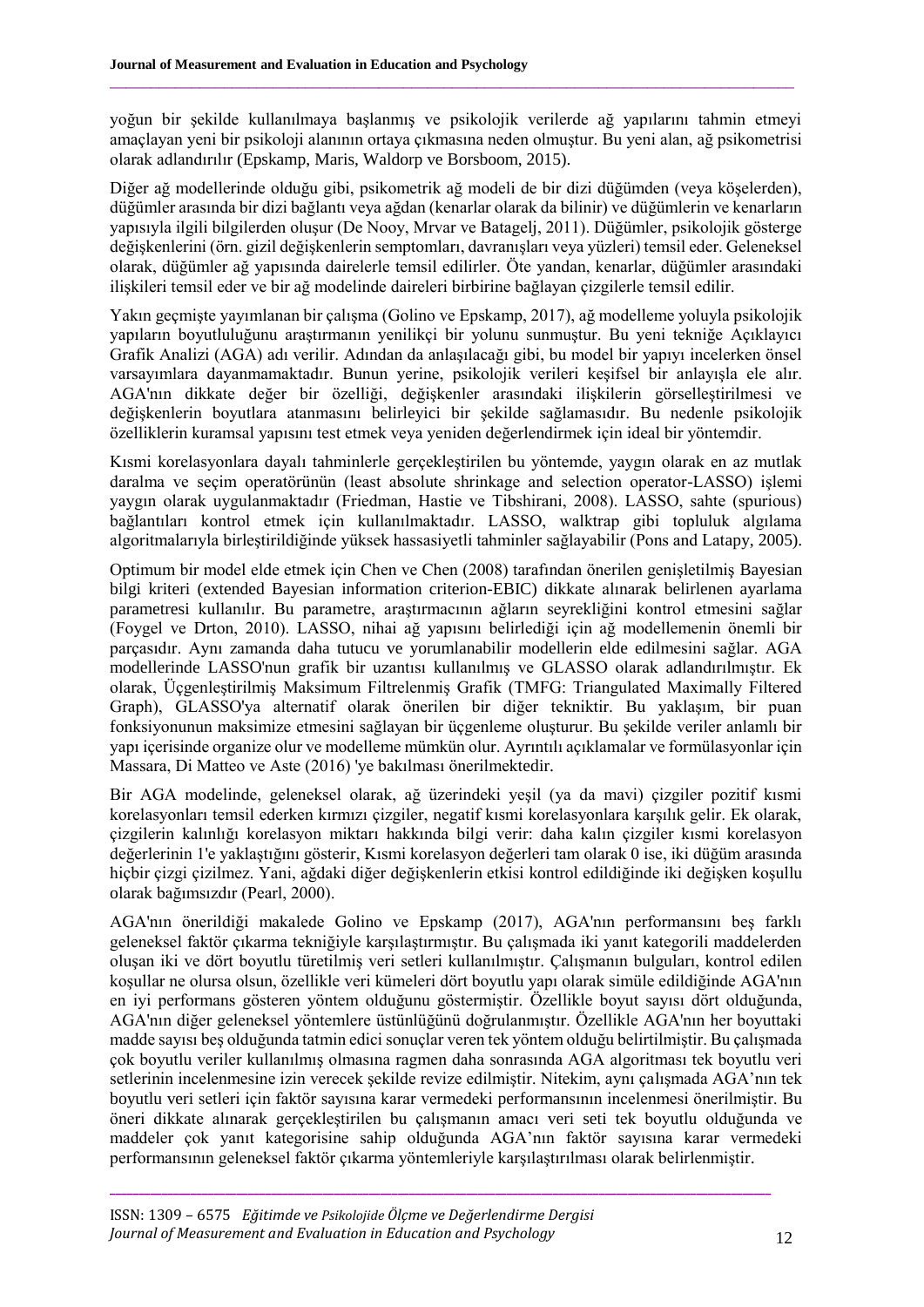**Avcu, A. / Investigating the Performance of Exploratory Graph Analysis When the Data Are Unidimensional and Polytomous**

\_\_\_\_\_\_\_\_\_\_\_\_\_\_\_\_\_\_\_\_\_\_\_\_\_\_\_\_\_\_\_\_\_\_\_\_\_\_\_\_\_\_\_\_\_\_\_\_\_\_\_\_\_\_\_\_\_\_\_\_\_\_\_\_\_\_\_\_\_\_\_\_\_\_\_\_\_\_\_\_\_\_\_

## *Yöntem*

Bu çalışmada üç farklı koşul kontrol edilmiştir: örneklem büyüklüğü (250, 500, 1000 ve 3000), madde sayısı (5, 10, 20) ve iç tutarlılık seviyesi ( $\alpha = 0.7$  ve  $\alpha = 0.9$ ). Buna kosullara bağlı olarak 4x3x2 tasarımı ile 24 farklı koşul oluşturulmuştur. Ayrıca, bu çalışmanın temel amacı doğrultusunda, tüm veri setleri tek boyutlu yapıya sahip olacak şekilde türetilmiştir ve maddeler 1-5 aralığında puanlanmış şekilde veri setleri oluşturulmuştur. Daha kararlı sonuçlar elde etmek için her koşul için veri üretme işlemi 100 kez tekrarlanmıştır. Bu sayede, 2400 veri kümesi türetilmiştir. Bu çalışmada bulgular kısmında sunulan sonuçlar, tekrarlar sonucunda elde edilen değerlerin aritmetik ortalamasını yansıtmaktadır. Veri üretme işlemi, R ortamında (R çekirdek ekibi, 2019) "mirt" paketi (Chalmers, 2012) ile gerçekleştirilmiştir.

AGA yönteminin performansını karşılaştırmak amacıyla beş farklı faktör sayısına karar verme yöntemi kullanılmıştır: Hızlanma Faktörü (AF: Acceleration Factor), Optimal Koordinatlar (OC: Optimal Coordinates), Paralel Analiz (PA) ve Kaiser'in özdeğer 1'den büyük kuralı (KR1). Bu dört yönteme ilişkin ayrıntılı teknik bilgiler Raiche, Riopel & Blais (2006) ve Raiche (2010) 'de yer almaktadır. AGA analizleri, R istatistik programında bulunan "EGAnet" paketi (Golino & Christensen, 2020) kullanılarak gerçekleştirilirken, OC, AF, PA ve KR1 faktör çıkarma yöntemleri için "nFactors" paketi (Raiche, 2010) kullanılmıştır. AGA tekniği GLASSO ve TMFG algoritmaları için ayrı ayrı gerçekleştirilmiştir ve çalışmanın geri kalanında sırasıyla AGA(GLASSO) ve AGA(TMFG) anılmıştır. GLASSO algoritması kullanılırken, ayarlama parametresi 0.5 olarak belirlenmiştir. Koşullara göre genel betimleyici istatistiklerin yanısıra faktöriyel varyans analizi (ANOVA) gerçekleştirilerek etkisi incelenen koşulların faktör sayısına karar verme yöntemleri üzerindeki tekil etkileri ile etkileşimlerinden kaynaklı etkilerin incelenmesi amaçlanmıştır.

Garrido, Abad ve Posada (2016) tarafından önerildiği gibi, doğru boyut sayısının ne kadar kesinlikte çıkarıldığına dair değerlendirme, çıkarma doğruluk indeksi ve yanlılık indekslerine dayanılarak yapılmıştır. Faktör çıkarma doğruluk indeksi, doğru sayıda faktörün 1, hatalı sayıda faktörün 0 olarak çıkarıldığı analiz sonuçlarının kodlanmasıyla elde edilmiştir. Örneğin 100 veri seti incelendiğinde, 50 veri seti için gerçek faktör sayısı çıkarılmışsa bu veri setlerinin her biri 1, geri kalanı ise 0 olarak kodlanmıştır. Sonuç olarak 100 veri seti için yöntemin nihai kesinlik 0.5 olarak hesaplanmıştır. Öte yandan, yanlılık indeksi, kestirilen boyut sayısının gerçek boyut sayısından çıkarılmasıyla hesaplanır. Örneğin, tek boyutlu bir veri seti için, kestirilen boyut sayısı 1 ise, sapma endeksi 0 olarak hesaplanırken, kestirilen boyut sayısı 2 ise yanlılık değeri 1 olur. Başka bir anlatımla, sıfır yanlılık değeri, boyut sayısının doğru kestirildiğini gösterirken 0'dan uzak yanlılık değerleri, ilgili yöntemin zayıf performansını göstermektedir.

# *Sonuç ve Tartışma*

Elde edilen bulgulara göre AGA (LASSO) madde sayısının 5 olduğu veri setleri için diğer yöntemler gibi tek boyutlu yapıyı mükemmel bir şekilde kestirdiği görülmüştür. AGA'nın bu başarısı, örneklem büyüklüğü 250 olan veri setleri için bile geçerlidir. Benzer bulgular AGA (TMFG) için de elde edilmiştir. Diğer taraftan, madde sayısı arttıkça hem AGA (LASSO) hem de AGA (TMFG)'nın performansının düştüğü görülmüştür. Örneklem büyüklüğü 3000 ve güvenilirlik düzeyi 0.90 olsa bile AGA (TMFG) veri setinde 10 veya daha fazla madde olduğunda doğru boyut sayısını yüksek doğrulukla çıkartamadığı belirlenmiştir. Ayrıca,  $n = 500$  ve  $n = 1000$  örneklem büyüklüğü koşulları için AGA (LASSO) yalnızca güvenilirlik seviyesi 0.9 olduğunda diğer yöntemlerle karşılaştırılabilir kesinlik oranları sağlamıştır. Ancak, güvenilirlik 0.7'ye düştüğünde ve veri kümeleri 20 madde içerdiğinde performansı düşmüştür.

Yöntemler genel olarak karşılaştırıldığında ise. AF'nin control edilen koşullardan bağımsız olarak gerçek boyutsal yapıyı mükemmel bir şekilde çıkarttığı ve gelecekteki çalışmalarında araştırmacılar tarafından tercih edilebileceği görülmüştür. Genel olarak. AGA (LASSO) algoritması, AGA (TMFG) algoritmasından daha iyi performans göstermiştir. Bu nedenle, tek boyutlu ve çok yanıt kategorisine